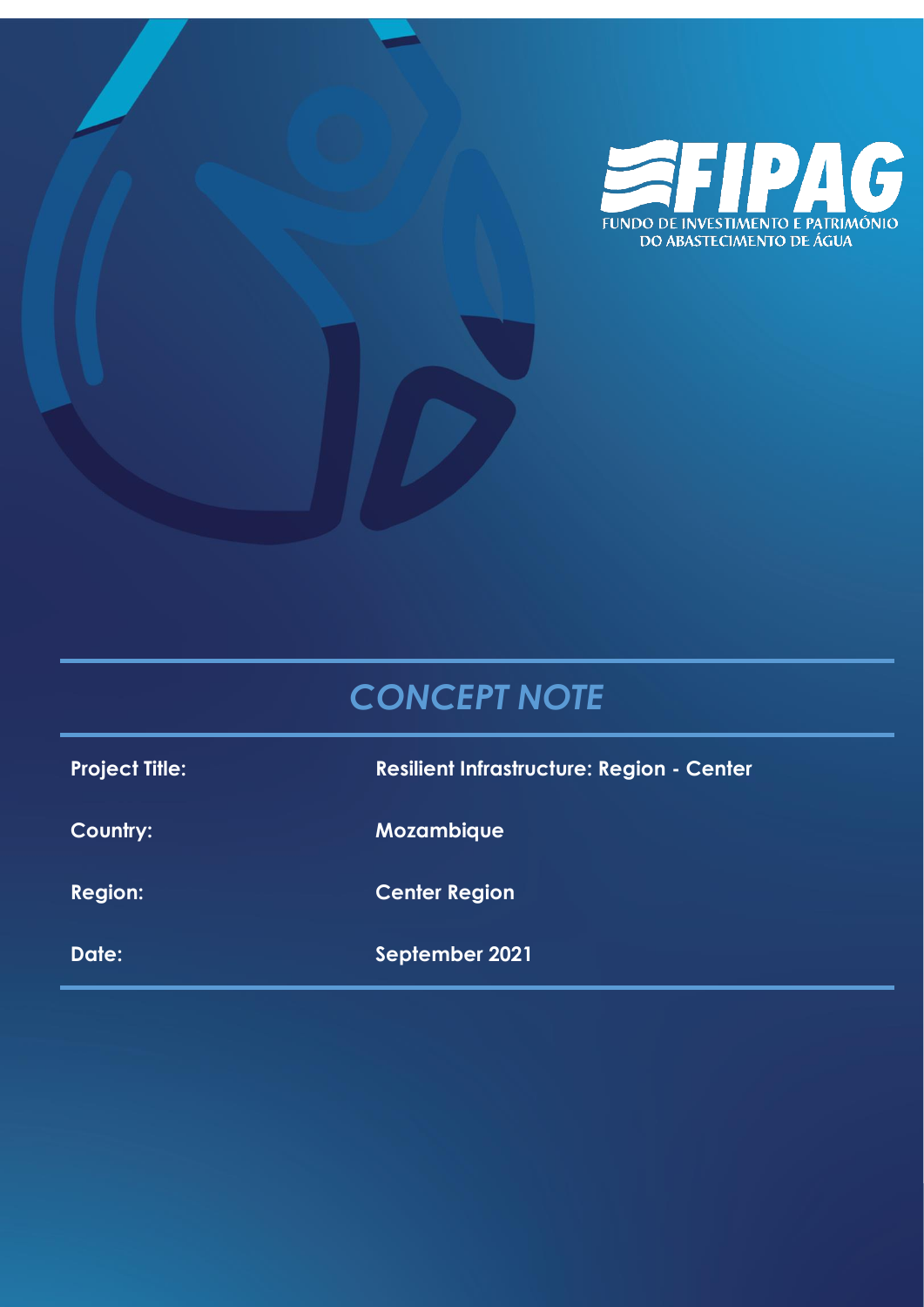

# **Contents**

| 1. |                                                                                   |
|----|-----------------------------------------------------------------------------------|
|    | A. Purpose of the Note & Structure  Error! Bookmark not defined.                  |
| 2. | <b>THE REGIONAL CONTEXT &amp; BACKGROUNDError! Bookmark not defined.</b>          |
| Α. |                                                                                   |
| Β. | Water sector - regional & local issues and challengesError! Bookmark not          |
|    | defined.                                                                          |
| 3. | <b>CURRENT PROJECTS TO ADDRESS THESE CHALLENGES</b> Error! Bookmark               |
|    | not defined.                                                                      |
| Α. |                                                                                   |
| Β. | Rationale/technical areas to be addressed (incl. critical/steady                  |
|    |                                                                                   |
| C. |                                                                                   |
| D. |                                                                                   |
| Е. |                                                                                   |
| F. |                                                                                   |
| G. |                                                                                   |
| 4. |                                                                                   |
| A. |                                                                                   |
| В. | Summary technical results, objectives, outputs and outcomes – with                |
|    | contribution to regional/national measures  Error! Bookmark not defined.          |
|    | C. Summary financial outcomes (revenue growth, OPEX falls, P&L etc) <b>Error!</b> |
|    | <b>Bookmark not defined.</b>                                                      |
|    | D. Supporting measures for delivery & risk mitigation<br>(e.g.<br>tariffs,        |
|    |                                                                                   |
| 5. |                                                                                   |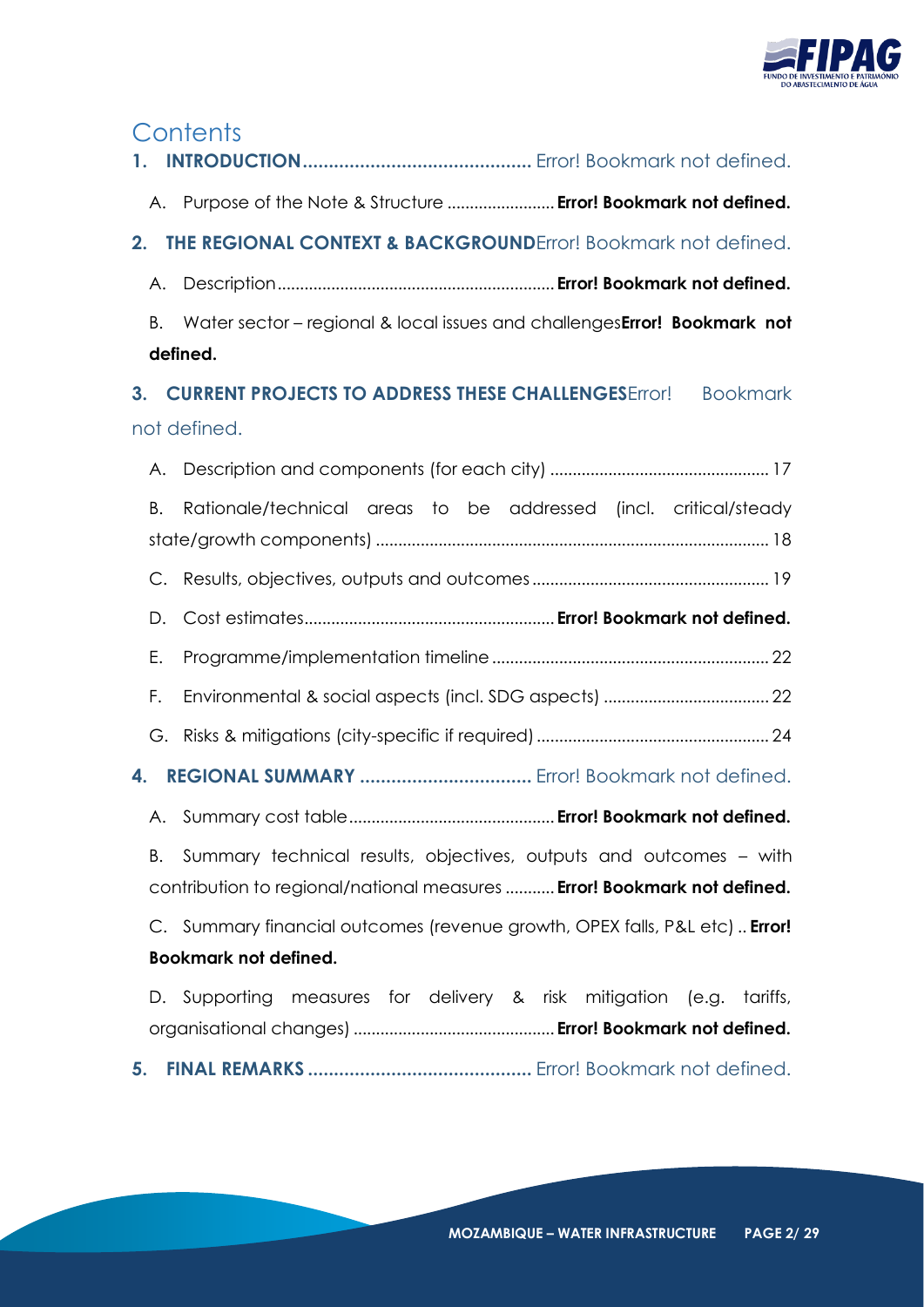

# **INDEX OF TABLES**

| Table 1 – Population growth to 2030 for Central Region in FIPAG Water Supply   |
|--------------------------------------------------------------------------------|
|                                                                                |
| Table 2 – 2030 water demand forecasts with installed treatment capacities: 80% |
| Table 3 – 2030 served population by urban area with 80% coverage 20            |
| Table 4 – Asset requirements by Northern region urban area with 80% coverage   |
| Table 5 – New asset costs by urban area with 80% coverage by 2030.  21         |
| Table 6 – Asset renewal costs by urban area with 80% coverage by 2030 22       |
| Table 7 – Total estimated new & renewal costs by province with 80% coverage    |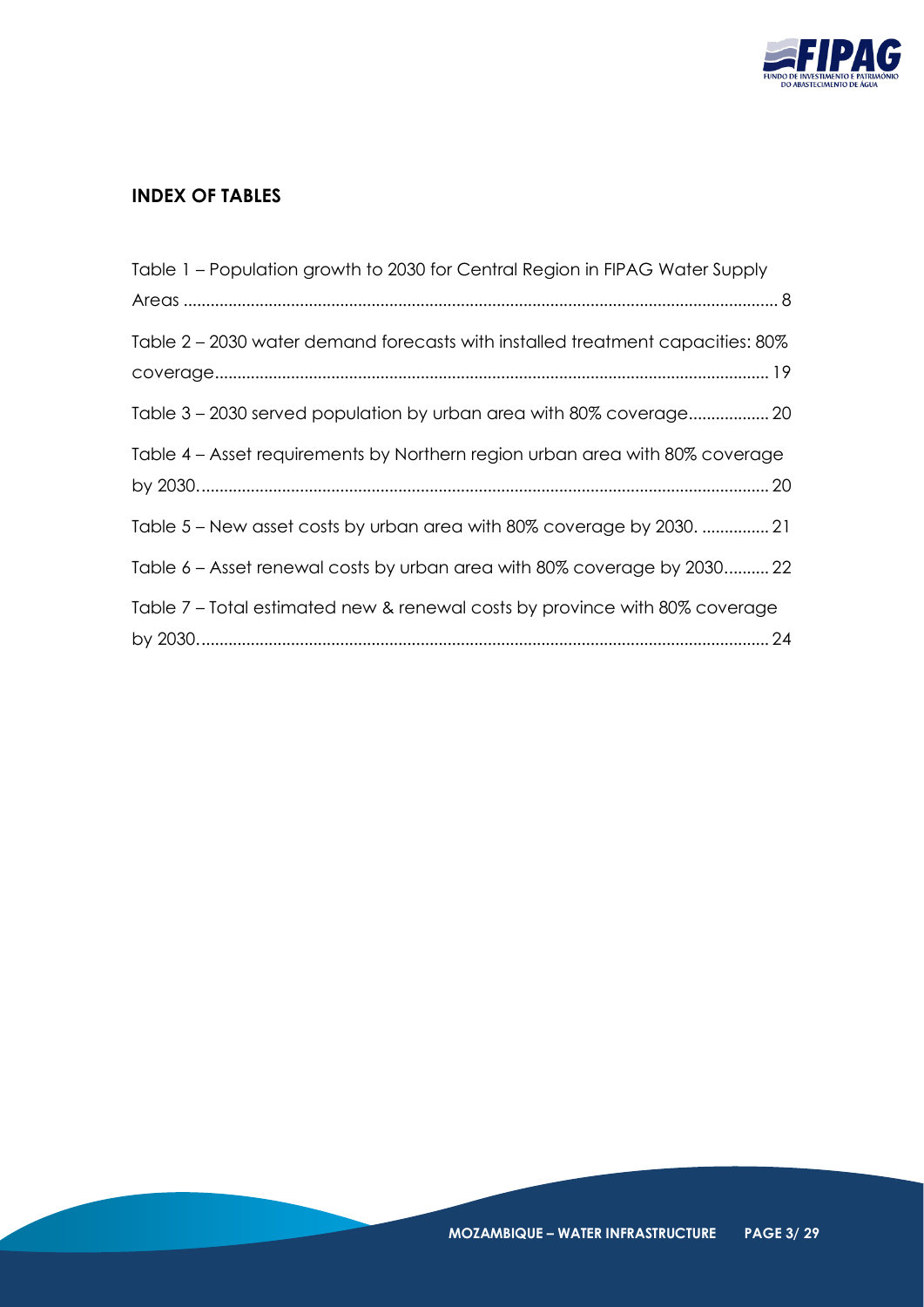

# **ABBREVIATIONS & ACRONYMS**

| AfdB           | African Development Bank                                                                                                |
|----------------|-------------------------------------------------------------------------------------------------------------------------|
| <b>AURA</b>    | Water Regulatory Authority (Autoridade Reguladora de Água)-former<br><b>CRA</b>                                         |
| <b>CPS</b>     | <b>Country Partnership Strategy</b>                                                                                     |
| <b>CRA</b>     | Water Regulatory Council (Conselho de Regulação de Águas) – see<br><b>AURA</b>                                          |
| DA             | <b>Designated Accounts</b>                                                                                              |
| EC             | <b>European Commission</b>                                                                                              |
| EIB            | European Investment Bank                                                                                                |
| <b>EMP</b>     | Environmental Management Plan                                                                                           |
| <b>ESIA</b>    | <b>Environmental and Social Impact Assessment</b>                                                                       |
| <b>FAM</b>     | Finance & Accounts Manager                                                                                              |
| <b>FIPAG</b>   | Water Supply Investment Fund [Asset Holder & Operator] (Fundo de<br>Investimento e Património do Abastecimento de Água) |
| <b>FMS</b>     | <b>Financial Management System</b>                                                                                      |
| <b>GDP</b>     | <b>Gross Domestic Product</b>                                                                                           |
| <b>IBRD</b>    | International Bank for Construction and Development                                                                     |
| <b>ICB</b>     | <b>International Competitive Bidding</b>                                                                                |
| <b>IDA</b>     | International Development Association                                                                                   |
| <b>IFAC</b>    | International Federation of Accountants                                                                                 |
| <b>IFC</b>     | International Finance Corporation                                                                                       |
| <b>IFP</b>     | <b>Investment Project Financing</b>                                                                                     |
| <b>IFR</b>     | <b>Interim Financial Reports</b>                                                                                        |
| <b>IPSAS</b>   | International Public Sector Accounting Standard                                                                         |
| <b>MDG</b>     | Millennium Development Goals                                                                                            |
| <b>MTA</b>     | Ministry of Land and Environment (Ministério da Terra e Ambiente)                                                       |
| MEF            | Ministry of Economy & Finance                                                                                           |
| <b>MOPHRH</b>  | Ministry of Public Works, Housing and Water Resources                                                                   |
| <b>NPV</b>     | Net Present Value                                                                                                       |
| <b>NWRDP</b>   | National Water Resources Development Project                                                                            |
| <b>OBA</b>     | Output Based Aid                                                                                                        |
| <b>O&amp;M</b> | <b>Operations &amp; Maintenance</b>                                                                                     |
| <b>PDO</b>     | Project Development Objective                                                                                           |
| <b>RAP</b>     | <b>Resettlement Action Plan</b>                                                                                         |
| WASIS          | Water Services and Institutional Support Project                                                                        |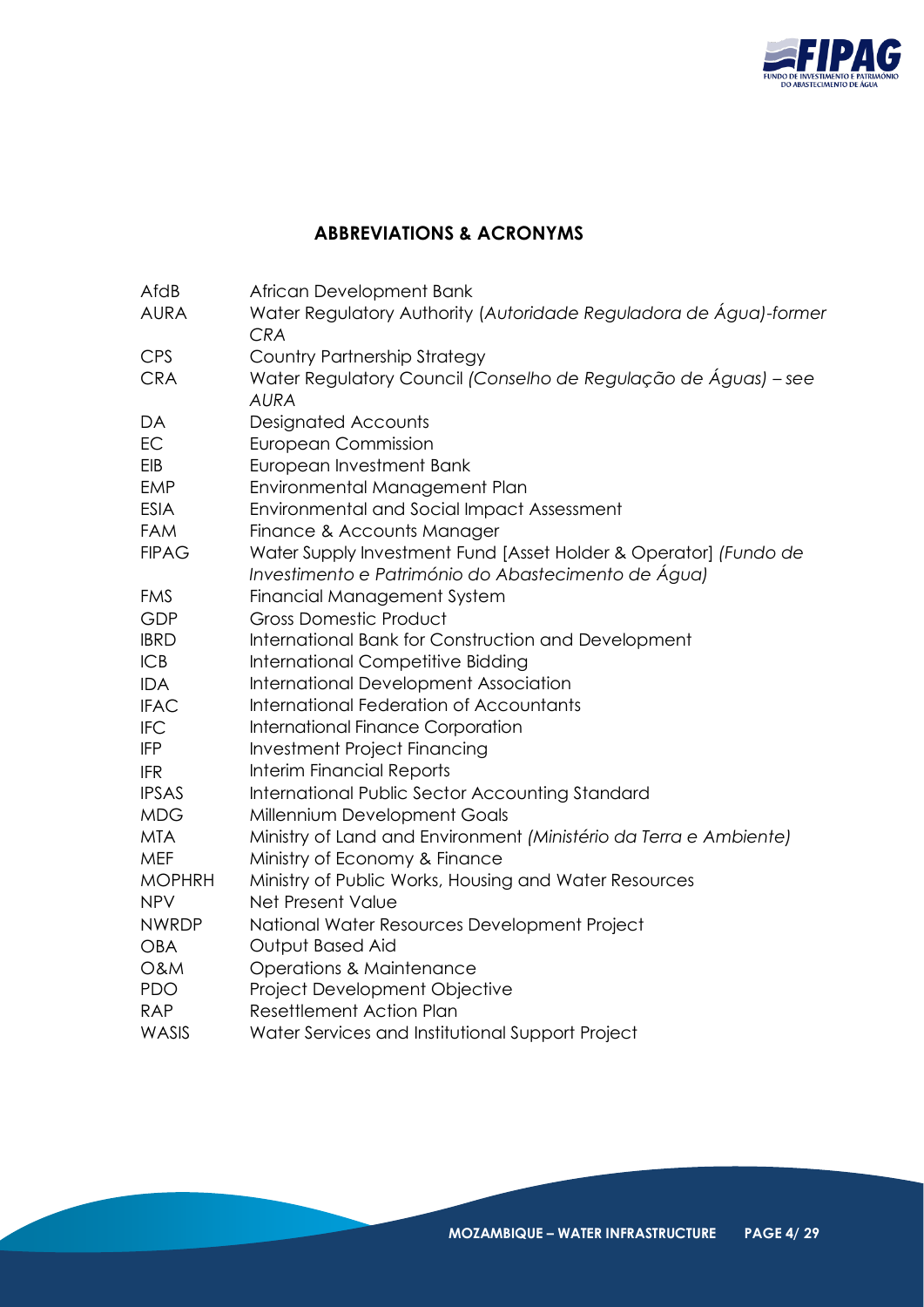

# **1. INTRODUCTION**

**Purpose of the Note & Structure**

As an asset holder, FIPAG is responsible for water supply services across all major urban areas in Mozambique. In the Summary of 2019-20 Report & Accounts, customer numbers totalled 3.9m, with 510,000 connections. Across the country water was supplied to approximately 54% of the potential customers in the service area.

Given the scale of the country, which is approx. 780,000km<sup>2</sup>in land area and around 2,300km in length from north to south, FIPAG has established four regional operational areas for more effective service delivery. These are as follows:

- North;
- Centre;
- South; and
- Maputo

In 2011, the Government of Mozambique approved the National Urban Water Supply & Sanitation Strategy (2011- 2025). The strategy re-affirmed delegated management as the framework for service delivery, whilst promoting commercial sustainability in FIPAG and the principle of private sector involvement in water supply. To deliver those policy objectives, the strategy supports greater efficiency by grouping of water supply assets in secondary and tertiary urban areas into operational regions, with operations on a commercial basis, and gradually transforming municipal operations into public-private companies. The policy demands the professionalization of operations, and technical and financial support to build operator capacity. Finally, the policy envisions service coverage of 80% of the urban population by 2030.

To achieve this objective, substantial investment is required in physical assets, the organisation and the personnel working within the various functions across the organisation. This Concept Note deals with the various investments required for the Central region.

The Note is structured as follows:

- An outline of the regional context, background, issues and challenges
- An outline of the various projects to address these issues and challenges
- A summary of the various projects for the relevant operational region.

Within each of these sections are more detailed discussions of technical, financial, environment/social, resources and organisational issues. Also included are summary cost estimates, expected outcomes, programme/implementation time-lines together with risks and mitigations. The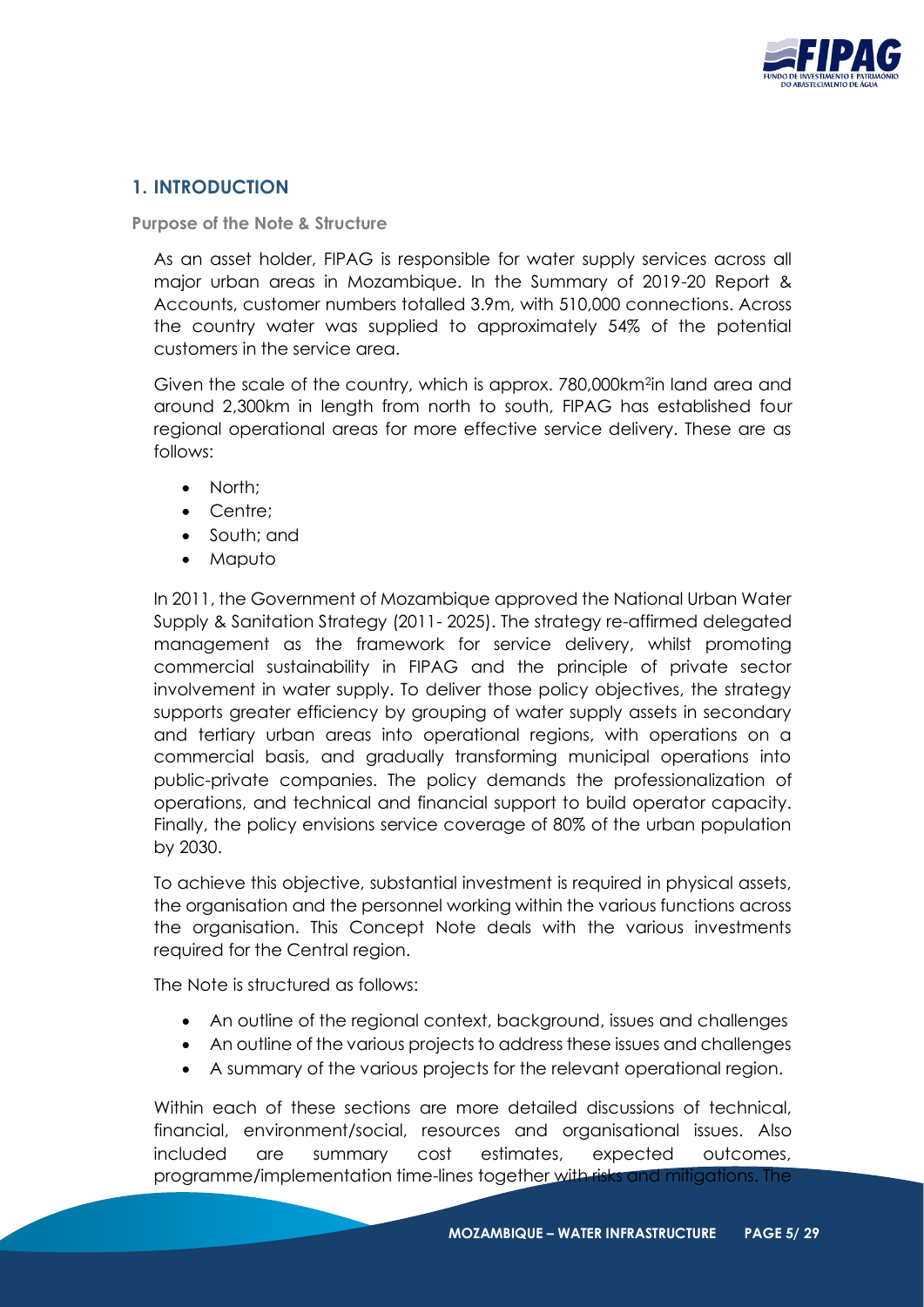

latter include supporting activities to be delivered by other parties (e.g. the Government of Mozambique) or those already in hand or in place.

# **2. THE REGIONAL CONTEXT & BACKGROUND**

- **A. Description**
	- **1. Regional Characteristics**

The Central region is composed by four provinces namely: Sofala, Tete, Manica and Zambézia.

| <b>Province</b> | Area in $km2$<br>Popn in m (2017) |       |  |  |  |  |
|-----------------|-----------------------------------|-------|--|--|--|--|
| Sofala          | 68,018                            | 2,259 |  |  |  |  |
| Tete            | 100,724                           | 2,764 |  |  |  |  |
| Manica          | 61,661                            | 1,946 |  |  |  |  |
| Zambézia        | 105,008                           | 5,043 |  |  |  |  |

*source: 2017 Census:* http://www.ine.gov.mz/operacoesestatisticas/censos/censo-2007/censo-2017



# *Sofala*

Sofala province is located in the center of the country, with a long coastline, in a recess in the Mozambique channel. Its capital is the coastal city of Beira, located about 1190 km north of the city of Maputo. With an area of 68,018 km² and a population of 2,221,803 inhabitants in 2017, this province is divided into 13 districts and has 5 municipalities: Beira, Dondo, Gorongosa, Marromeu and Nhamatanda.

Located in the center of Mozambique, Sofala shares the Zambezi River to the north and northeast with the provinces of Tete and Zambezia. In the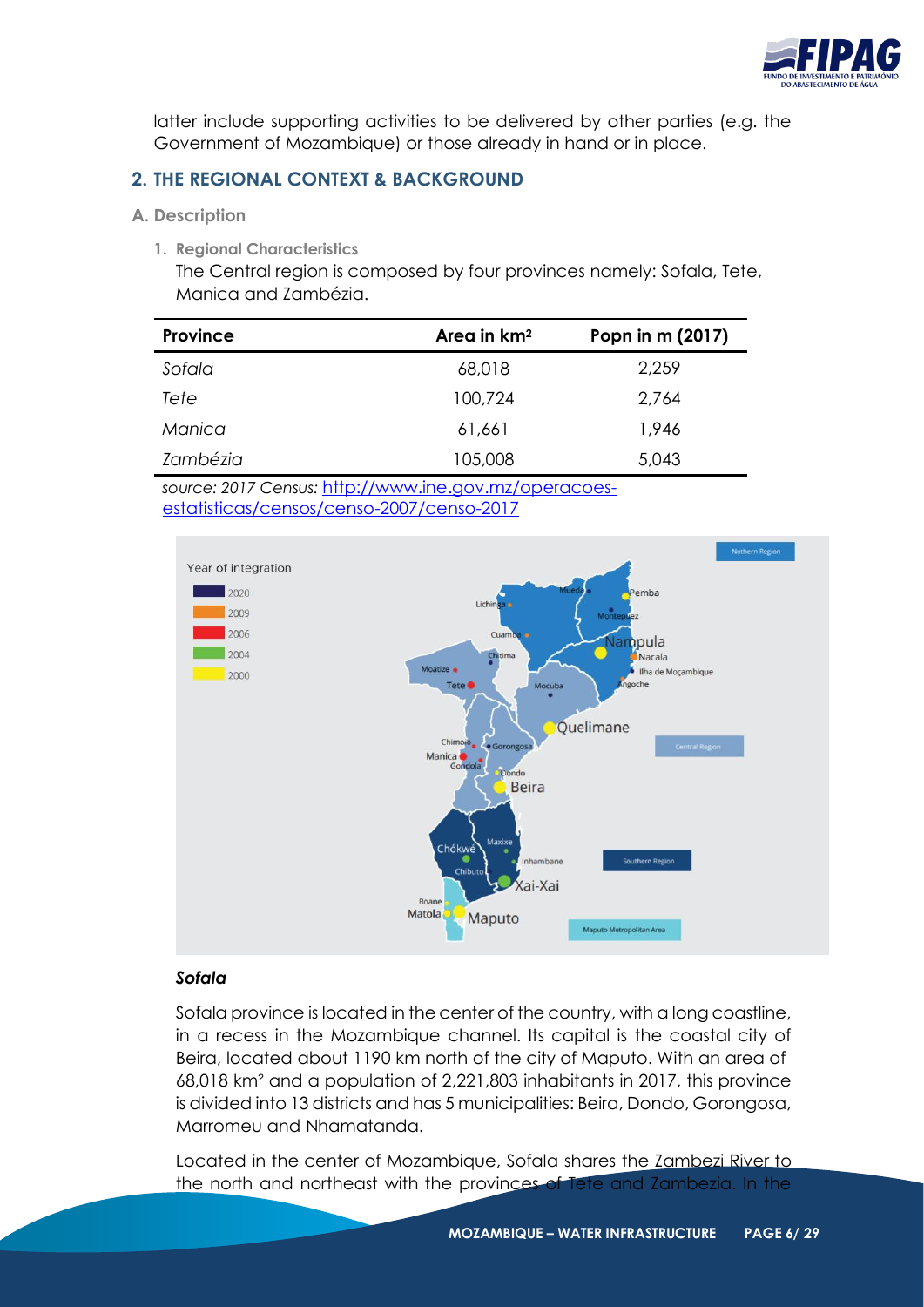

east, the province meets the Indian Ocean. To the south it is separated by the Save river from the province of Inhambane while to the west it is connected to the province of Manica.

The Beira Operational Area, located in Sofala province, is the largest operational area in the Center Region, having the largest number of customers and the largest water supply system that provides water to the populations of the municipalities of Beira and Dondo, including the headquarters of the Administrative Post of Mafambisse with an estimated population of 683 831 inhabitants (2020). The estimated population in 2030 is 866859 inhabitants.

#### *Tete*

Tete is a province in the central region of Mozambique. Its capital is the city of Tete, located about 1570 km north of the city of Maputo.

The province is crossed by the Zambezi River and it is in its middle part that the Cahora Bassa dam is found, one of the largest on the African continent.

The province of Tete is located at the top of the central region of Mozambique, being the only one in border contact with 3 countries: in the northeast with Malawi, in the northwest with Zambia, in the southwest with Zimbabwe; and to the south with the provinces of Manica, Sofala and Zambézia.

FIPAG's responsibility is to supply water to the populations of the cities of Tete, Moatize and Chitma in the Cahora Bassa District. The estimated population in 2020 was 355775 and for 2030 will be of 545554 inhabitants.

#### *Manica Province*

The province of Manica is located in the central region of Mozambique. Its capital is the city of Chimoio, about 1100 km north of Maputo and about 200 km west of the coastal city of Beira. This province is divided into 12 districts and FIPAG's responsibility is to supply water to the populations of the cities of Manica, Chimoio and Gondola with a estimated population of 493.135 inhabitants (2020). The estimated population in 2030 is 709.175 inhabitants.

Situated in the interior of central Mozambique, Manica borders on the north with the province of Tete, on the east with the province of Sofala and on the south with the provinces of Inhambane and Gaza. To the west, Manica borders Zimbabwe.

#### *Zambézia Province*

Zambézia is a province located in central Mozambique. Its capital is the city of Quelimane, located about 1,600 kilometers north of Maputo.

At the eastern top of central Mozambique, Zambézia is bordered to the north by the provinces of Nampula and Niassa, to the east by the Mozambique Channel, in the Indian Ocean and to the south by the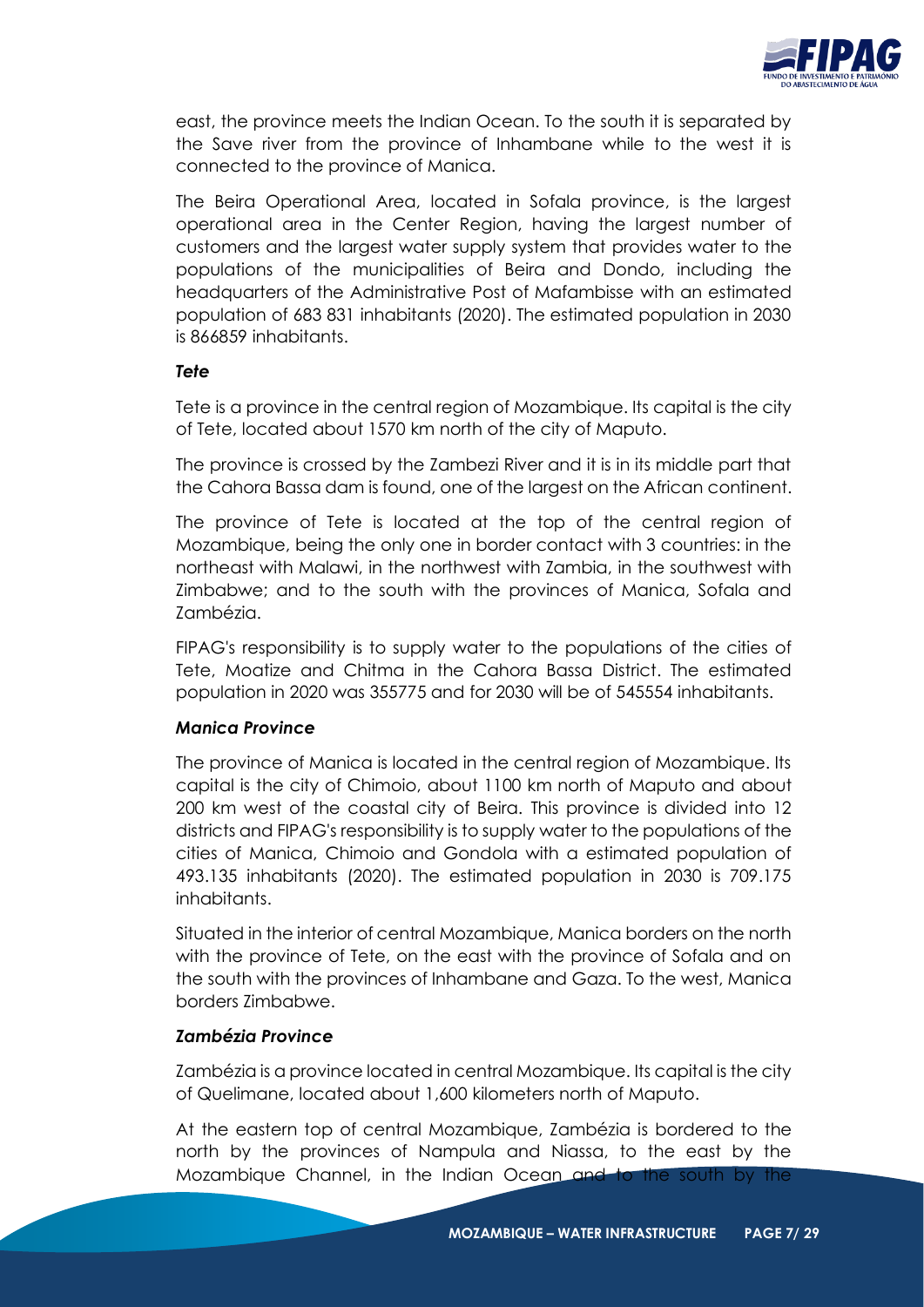

province of Sofala. In the west, in addition to Tete province, Malawi also appears.

FIPAG's responsibility is to supply water to the populations of the cities of Quelimane and Mocuba with an estimated population of 687111 inhabitants (2020). The estimated population in 2030 is 859330 inhabitants.

#### **2. Specific city issues**

The table below shows the current and future populations in the service areas of each of the cities. Growth rates differ between urban areas, driven by specific factors, whether local economic growth or forced displacement by natural disasters or civil disturbance.

| City     | Population    |             |             |             |
|----------|---------------|-------------|-------------|-------------|
|          | 2019 (actual) | 2020 (est.) | 2025 (fcst) | 2030 (fcst) |
| Sofala   | 667,804       | 728,409     | 819,871     |             |
| Tete     | 340,890       | 355,774     | 440,548     | 922,819     |
|          |               |             |             | 545,553     |
| Manica   | 475,540       | 493,135     | 591,371     |             |
|          |               |             |             | 709,175     |
| Zambézia | 672,017       | 687,111     | 768,140     |             |
|          |               |             |             | 859,329     |
|          |               |             |             |             |

<span id="page-7-0"></span>*Table 1 – Population growth to 2030 for Central Region in FIPAG Water Supply Areas*

*Source: Projection calculated based in INE data*

In all cases, much of this growth is expected to be accommodated in informal settlement areas around the cities. The remainder will occur within the existing built-up area, with increasing household sizes.

# *Beira and Dondo*

Beira is a coastal city, consequently vulnerable to flood damage. The 2019 cyclone IDAI had a significant impact in Beira and Dondo, with severe damage to both economy and infrastructure. Population growth is forecast to continue at around 2.3% per annum to 2030.

#### *Gorongosa*

This inland district is located on the Gorongosa Mount and is primarily agricultural in nature. Much of Gorongosa's growing population will be in periurban low income/informal settlements around the city. Population growth is forecast to continue at around 2.3% per annum to 2030.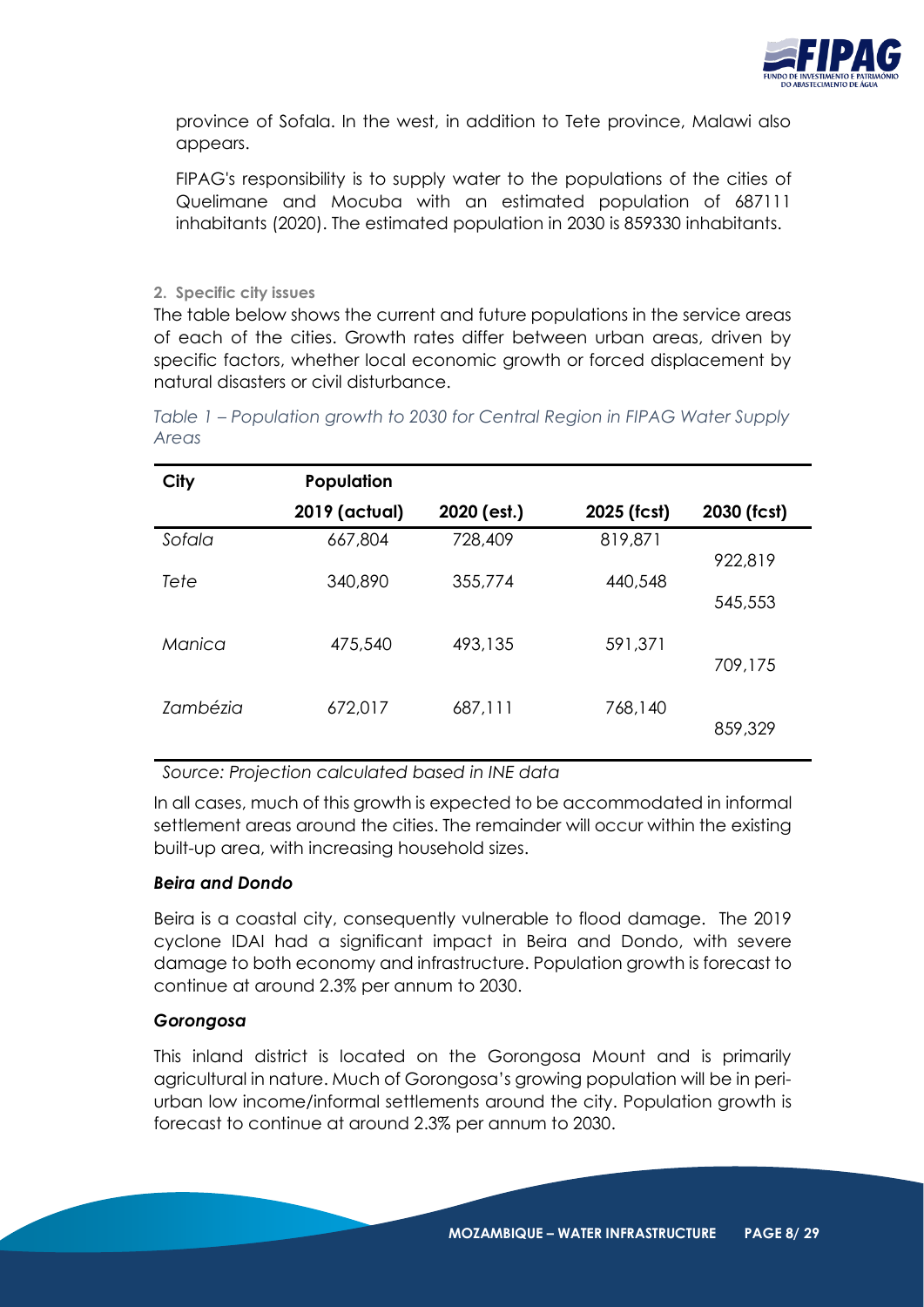

# *Tete*

The 2019 cyclone Kenneth had a significant impact in Tete, with severe damage to both economy and infrastructure. Within Tete district, the FIPAG service area consists of three towns, Tete itself, Moatize and Chitima. Population growth is forecast to continue at around 3.6% per annum to 2030.

#### *Manica*

Agriculture is favored by the high rainfall and mild climate. Cashews were once an important export product. Within Manica district, the FIPAG service area consists of three towns, Manica itself, Chimoio and Gondola. Growth is forecast to continue over the next decade, albeit only at an annual rate of 1.9%.

#### *Quelimane*

Quelimane is extremely prone to floods during Mozambique's rainy season. Growth is forecast to continue over the next decade, albeit only at an annual rate of 1.8%.

#### *Mocuba*

Much of Mocuba's growing population will be in peri-urban low income/informal settlements around the city. Growth is forecast to continue over the next decade, albeit only at an annual rate of 1.8%.

- **B. Water sector – regional & local issues and challenges**
	- **1. Resources (e.g. dams, boreholes, transmission pipes etc)**

#### *Sofala*

In Sofala Province, FIPAG has the Responsibility to Supply Water to Dondo and Beira Distrits.

#### *Beira and Dondo*

Beira and Dondo Districts have a surface resource of water: the Pungué river. The river intake was built in 2006 and is in Dingue Dingue location. The intake consists of 2+2 submersible pumps groups with a rated capacity of 1,350 m3/h and a TMH of 17 m. The transfer between the Dingue Dingue intake and the discharge channel is through 10,700 m of DN 900 mm pipelines which has a capacity to transport water with two pumps operating simultaneously. The Channel pumping station consists of 3 +1 pump unit with a nominal capacity of 1013 m3/h and TMH equal to 28 m. The water extraction for the treatment plant of Mutua is undertaken in a canal which serves as a reservoir of raw water.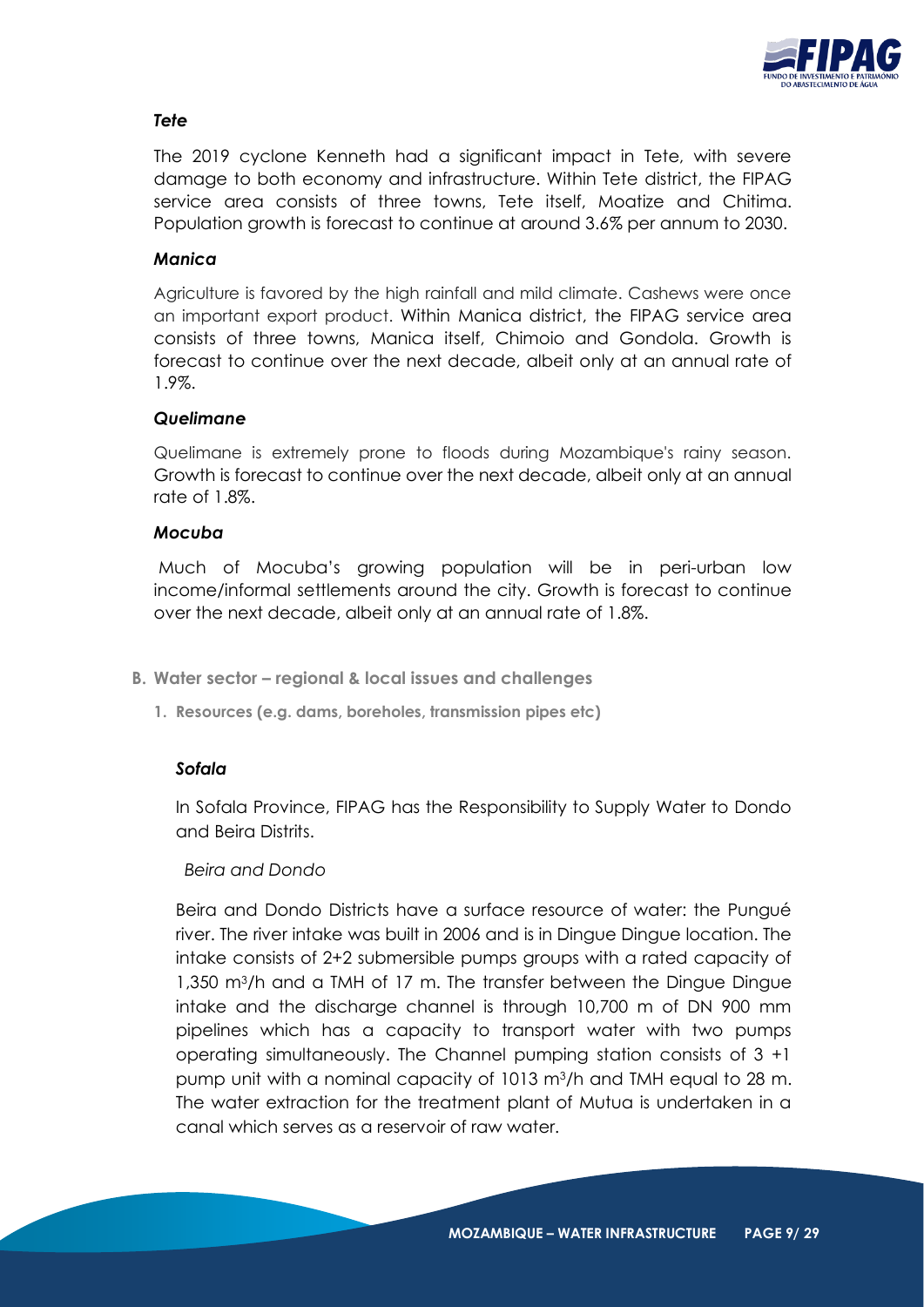

The WTP located in Mutua has 2 operational treatment lines:

- WTP1 has a nominal treatment capacity of 20,000 m3/day,
- WTP3 has a nominal treatment capacity of 30 000 m3/day.

Rehabilitating the WTP2 would be too expensive according to FIPAG therefore need for treatment capacity increase will be addressed with a fully new treatment plant. Treated waters are stored in a 3,000 m<sup>3</sup> reservoir.

The average daily production was around 51.800 m<sup>3</sup>/day in 2019 and 52.523 m3/day in 2020 (with an average of 24 production hours per day) and overall potential capacity is estimated around 50,000 m3/day.

The water is transferred from the treated water reservoir to the Mezimbite reservoir (900 m3) by pumping. The pumping station is equipped with five pumps ( $Q = 800$  m3/h, TMH = 65m) that feed two intake pipes which run in parallel a distance of 14.2 km: a concrete DN700 mm (over 50 years old) and a polyester fiber reinforced DN1000 mm, more recent. Dondo and Beira distribution systems are supplied by reservoir Mezimbite. The transmission line is 119 km long with an average diameter of 743 mm.

Beira and Dondo have 8 distribution centers which are supplied by 17 ground reservoirs totalizing 35490m3.

# *Gorongosa*

The water supply system of the Municipality of Gorongosa is characterized by superficial water collection at the dam of the river Nhandare, using two submersible electric pumps  $396m3 / h + 1$ , with a head of 57.5m. The pipeline is made of PVC with a length of 350 m from the ETA Dam.

The water treatment station is composed of 8 filters and the daily treatment capacity is 1000m3/day. It is important to note that the physical spectrum of the water is very good and indicatively presents a very low turbidity content, which suggests reduced consumption of chemicals.

The Distribution Center is composed of a supported deposit of 500m3 and an elevated tank of 150m3,15 meters high. The distribution network has about 20km in PVC pipes between 50 to 250 mm.

The district of Gorongosa is composed of approximately 42,000 inhabitants, updated data from the last Census and has about 800 domestic connections and 21 fountains, with a coverage rate of 15%.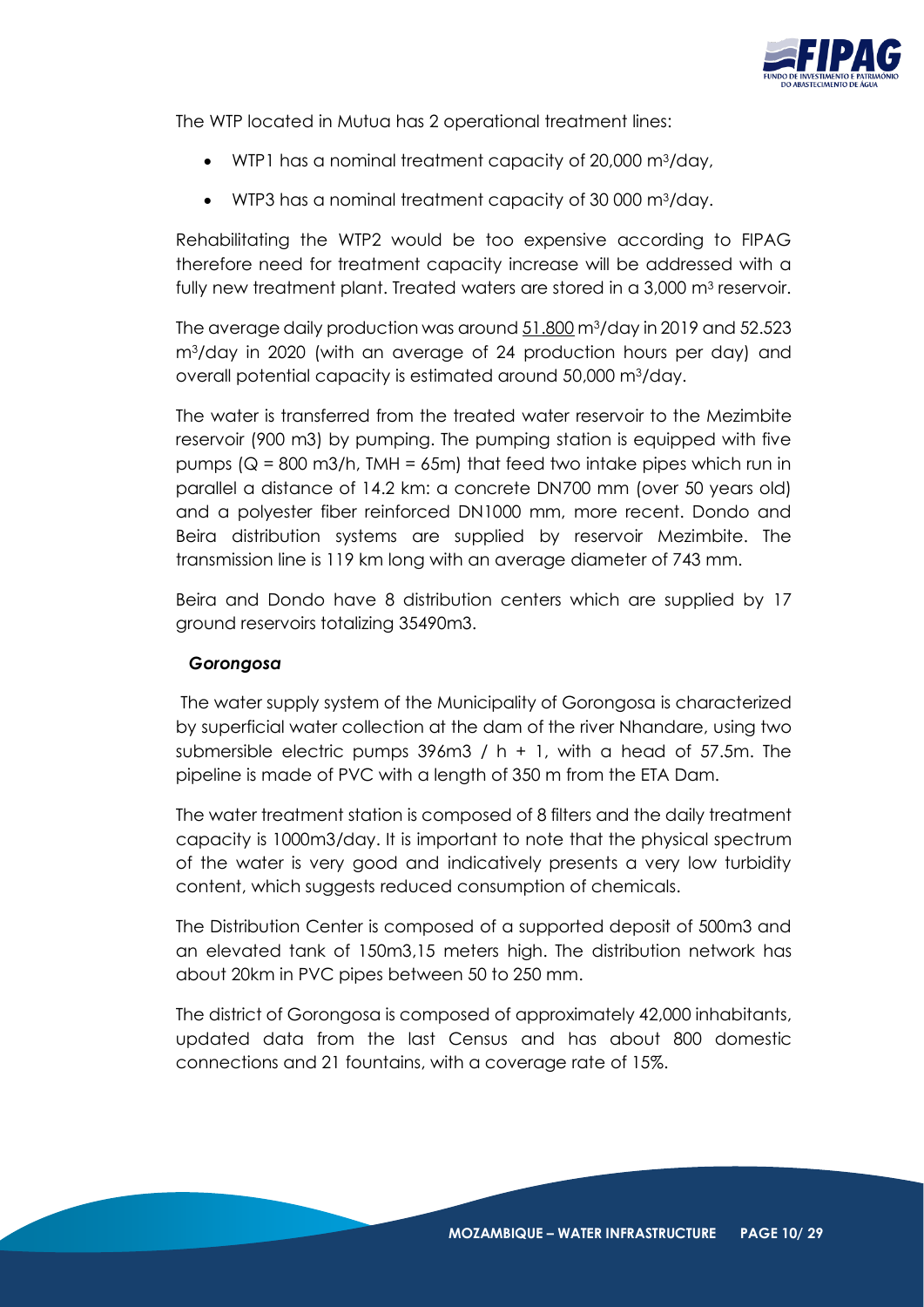

# *Tete Province*

In Tete Province, FIPAG is Responsible for the Water Supply System to Tete and Moatize Districts and for Chitima Village in Cahora Bassa District.

#### *Moatize*

The Moatize water resource is a well field developed along the margins of the Revubué River (a tributary of the Zambeze River). The well field is constituted with 12 boreholes yet only 11 are currently operational. The well field is reported to be operated 24/24. There is no water treatment for Moatize water supply except for disinfection.

Overall potential capacity of the resources is estimated around 10.500 m3/day according to FIPAG Database.

Regarding the Transmission Lines, in Moatize, the raw water is transferred through 2x250 mm GI pipes 2.5 Km long and new main line of the 315mm HDPE pipe with 5.3km to Moatize distribution centre (DC) from where it is further distributed to three major distribution centres namely Cruzeiro, Carbomoc and Relé.

Moatize has 4 Distribution Centers and 8 ground reservoirs totalizing 6350m3 supply the distribution center.

The transmission line is 30 km long.

#### *Tete*

The Tete water resource is based on ground water taken from two distinct well fields: the Nhartanda well field and two other satellite well fields namely the Rovubwe 1 the Canangola well fields. The Nhartanda well field is used to supply the old city of Tete and consists of 12 boreholes, all presently in operation. The Canangola, well field are used to supply the area of Samora Machel and M'Padué

The Rovubwe 1, well fields are used to supply the area of Matundo and Chingodzi which is located within the administrative boundaries of the main city but located on the other side of the Zambezi River. All together, the three well fields are equipped with 19 boreholes among which 15 are reported operational.

Water treatment is only provided to water taken from 6 of the 12 boreholes of the Nhartanda well field. The remaining 4 are used to feed the supply zone of Sansão Mutemba without any form of treatment other than disinfection at the moment but there is an on-going project to add a chlorine dosing system at this distribution centre. The existing water treatment plant is based on aeration followed by sedimentation and rapid sand filtration. Buildings and infrastructure of the water treatment works are presently in reasonable shape.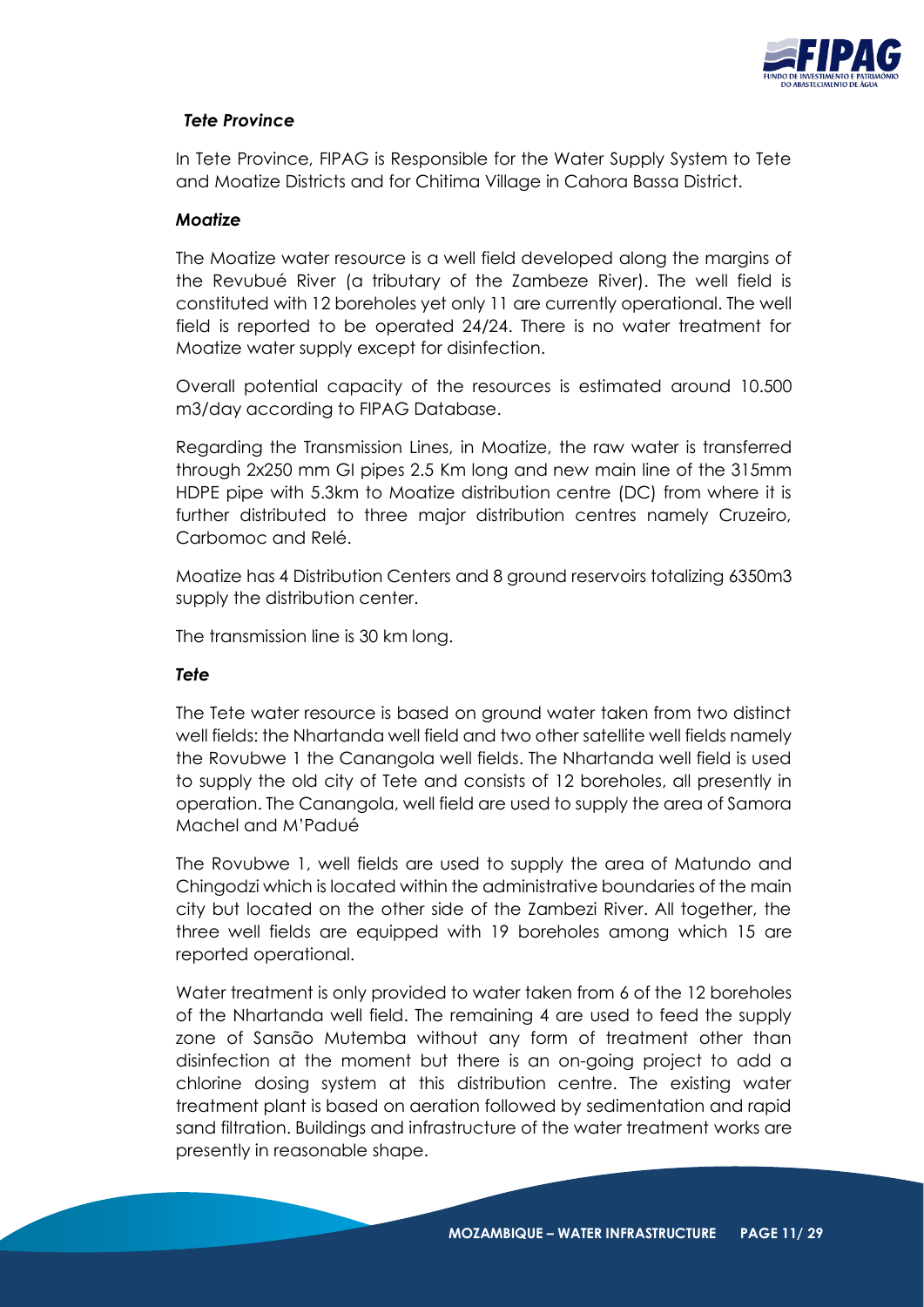

The average daily production was around 37.347 m3/day in 2019 and 42.542 m3/day in 2020. Overall potential capacity of the resources was estimated around 38.495m3/day according FIPAG Database.

In Tete, the raw water taken from the Nhartanda well field is transferred through is a new main 500 mm DI pipe 1000 m long to the water treatment plant prior to storage and distribution. A dedicated line exists that conveys part of the water taken from well field to an elevated reservoir dedicated to the supply zone of Sansão Mutemba through distribution centre of Sansão Mutemba.

The Canangola well field is transferred directly to the distribution centre of Samora Machel and supply zone of Samora Machel and part of M'padue.

The water taken from Rovubwe 1 well field is transferred directly to the distribution centre of Chingodzi (Matema).

The transmission line is 15 km long.

Tete has 5 Distribution Centers and 9 ground reservoirs totalizing 5050m3 supply to the distribution center.

The network total extension is 350 km in the Tete Water Supply System.

#### *Chitima*

In Cahora Bassa District FIPAG is responsible for the Chitima Water Supply System which, that the water supply system in the village of Chitima consists of a collection dispersed with 11 boreholes, equipped with electric pumps with maximum capacity of exploration of 14m3 / h and the minimum of 3m3 / h (nominal flows). Boreholes parts operational numbers are old in number 2 and the rest are new and open within the scope HCB's investment.

Raw water is transported through a 160mm diameter uPVC main line over a distance of 5 km and connected to intermediate 2 "pipes in material galvanized and 75mm uPVC respectively.

The treatment station is located in the 1º de Maio neighborhood, where the process of water treatment goes through a pre-designed system, that is, a pre-chlorination, aeration, flocculation, rapid filtration, post-chlorination and reserve. The treatment plant of water has a maximum capacity to treat 100m3 per hour and a reserve of 500m3 divided into 2 reservoirs of 250m3 each.

In a distance of 3 km in relation to the treatment plant is the Distribution Center located in the 25 de Junho neighborhood, consisting of a building of management (Collections and administrative offices); a warehouse; a pressure tower of 150m3 and a guardhouse.

The distribution network was built mostly in the central area of the village, benefiting a large part of the government services facilities and another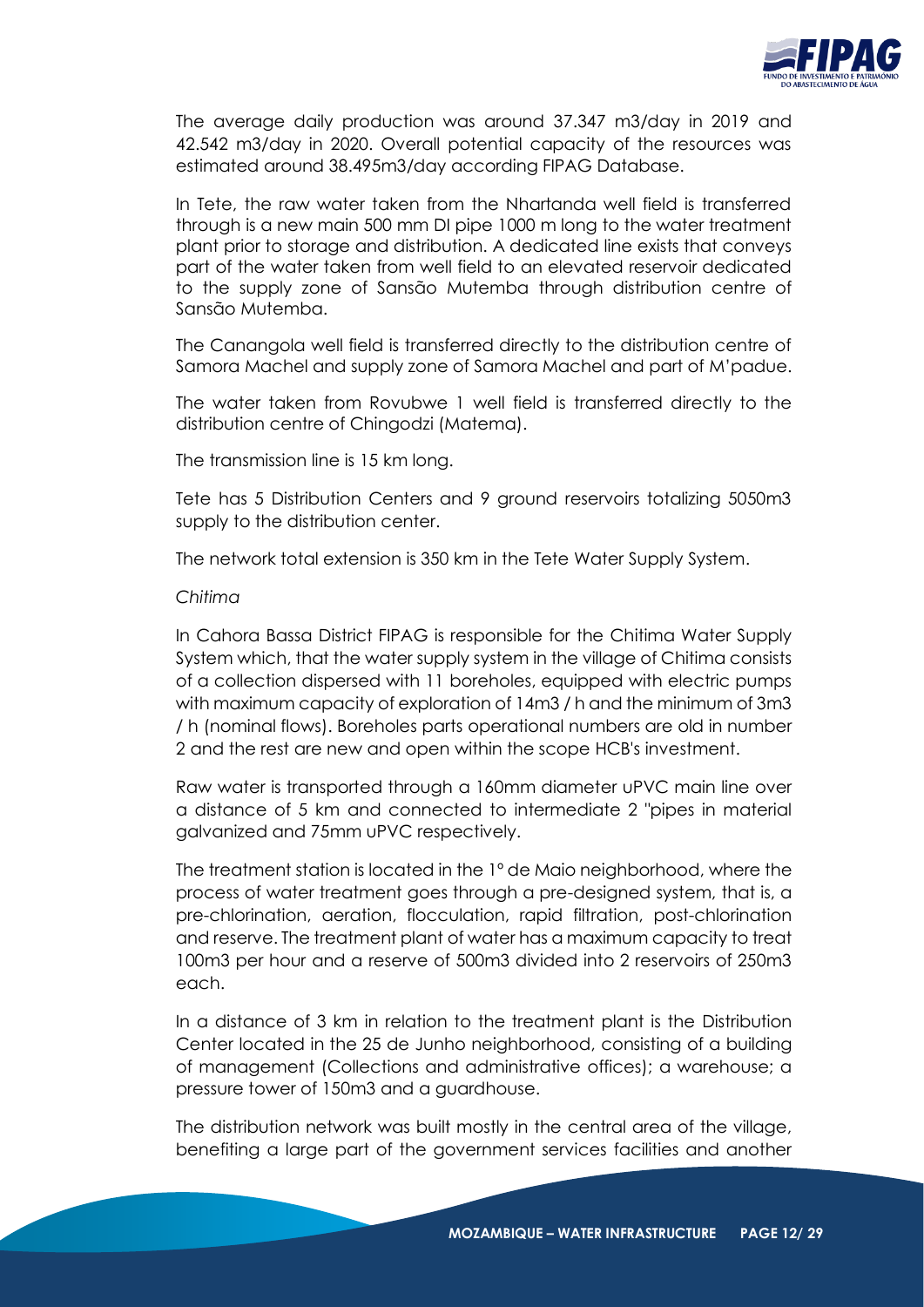

part the supply of 36 rehabilitated and built fountains. It has an extension with about 30 km with primary and secondary branches.

#### *Manica*

The purpose of the Manica water supply system is to supply water to the populations of the cities of Manica, Chimoio and Gondola. The system is supplied by to 2 main resources:

#### *Chicamba resource*

The resource is constituted of Chicamba reservoir, located approximately 36 km southeast of Manica. Raw water is abstracted through a catchment tower in Chicamba reservoir. The tower intake has two entries at different levels in order to allow a better quality of surface water according to the seasonal cycles of water level in the reservoir. Water is pumped through 1.6 km of DN 500 mm from the station to the water treatment plant in Chicamba.

The raw water passes through slow sand filters which removed silt in suspension and reduced microbial concentration. The filtered water is then disinfected with the addition of chlorine gas, and then transported to the storage treated water tank (2,000 m3). The WTP has been designed to supply treated water to the distribution system at a flow rate of 1,600 m3/h.

#### *Manica resource*

Manica district has two surface captures (small dams) on rivers Chirambandine and Nhamatanda and one conventional WTP. This old system has a 2,400 m3/day estimated capacity.

The treated water is transfered from the pumping station through 3 pipelines to distribution centers in Chimoio, Chigodole and Manica:

3+1 pumps (500 m3/h, 104 m) in the pipeline DN 700 mm towards the main reservoir (10,000 m3) supplying Gondola and Chimoio distribution systems,

2+1 pumps (120 m3/h, 163 m) in the pipeline DN 350 mm towards Manica,

1+1 pumps (90 m3/h, 134 m) in the pipeline DN 160 mm towards Chicamba reservoir.

The average total daily production was around 28 200 m3/day in 2019 and 28.700 m3/day in 2020 (with an average of 24 production hours per day) and a overall potential capacity of the resources is estimated around 40 000 m3/day.

The transmission line is 125km long with an estimated average diameter of 550 mm.

Chimoio/Manica/Gondola has 7 distribution centers which are supplied by 9 ground reservoirs totalizing 18,100 m3.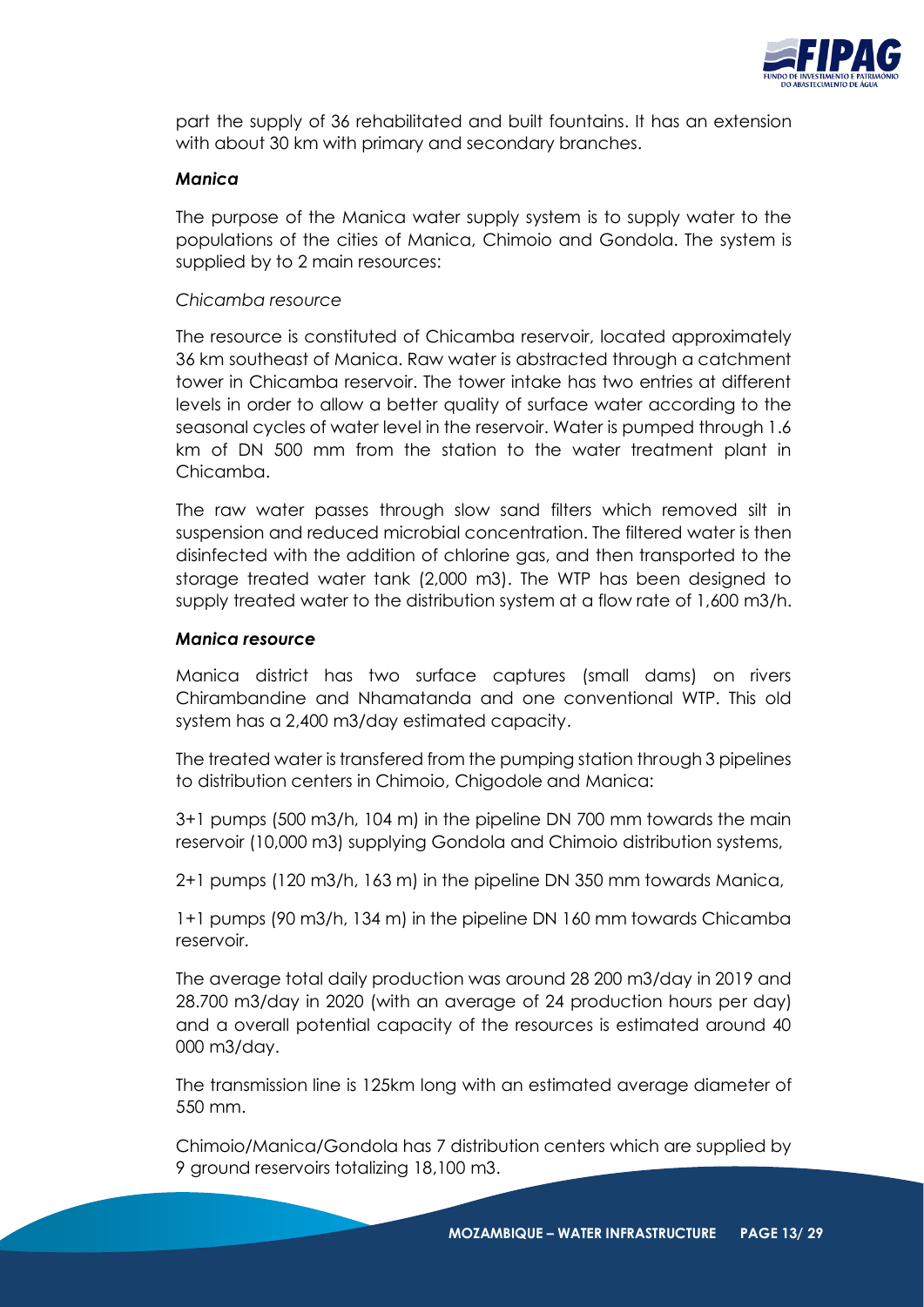

# *Zambézia*

The Responsibility of FIPAG in Zambézia Province is to Supply Quelimane and Mocuba Districts.

#### *Quelimane:*

The Water Supply System of the City of Quelimane comes from two groundwater fields: *Licuari and Nicoadala*.

The Licuari resource is rather old and consists of 6 artesian wells, out of which one was equipped recently. 5 are operational with total production of 392 m3/h and transport the raw water to the Licuari treatment plant. The Licuari borefield contains a high iron levels, which led to the construction of a WTP equipped with an aeration system and 5 cells of slow sand filters. The treated water is stored in a 250 m3 capacity reservoir where it is pumped to a 500 m3 capacity water tower and disinfected with HTH. The pumping station is equipped with 2 pumps of nominal capacity: 250 m3/h, 30 m.

The new borehole was drilled by DNA in 2000 for groundwater investigations. FIPAG equipped it at the end of 2013 and installed a transmission line to the WTP (160 mm PVC) as well as a dedicated power line. The capacity of this new borehole is ~3 500 m3/day.

The Nicoadala resource was built during the year 2006 and consists of 6 artesian wells with a total capacity of 300 m3/h. These 6 boreholes supply a 200 m3 capacity water tower. The water from the borehole field Nicoadala, is of good quality, not requiring treatment and only have a bacteriological treatment (chlorination). In Nicoadala field was built during the year 2016 one borehole and in the Pravida project, built two more boreholes in the year 2019.

The total average daily production for Quelimane System was 16.300 m3/day in 2019, and 17 600 m3/day in 2020 according to FIPAG database (with an average of 24 production hours per day). Overall potential capacity of the resources is estimated around 20.000 m3/day.

The pipeline system consists of three intake pipes. An ancient aqueduct in Fiber Cement from DN 350 mm to Licuari, a second new pipeline in Ductile Iron from Nicoadala DN500 mm and the third adductor composed of Ductile Iron DN 500 mm from Licuari. The latter ends in Nicoadala by joining by means of a fork in the other pipeline Ductile Iron DN 500 from the Nicoadala well field.

Water flow by gravity from the Nicoadala water tower through a DN 500 mm towards an intersection where arrives also water by gravity from Licuari water tower through a DN 500 mm. From this intersection, water continues to flow by gravity towards Quelimane head reservoirs (3,500 m3) and Sampene head reservoirs (2,500 m3).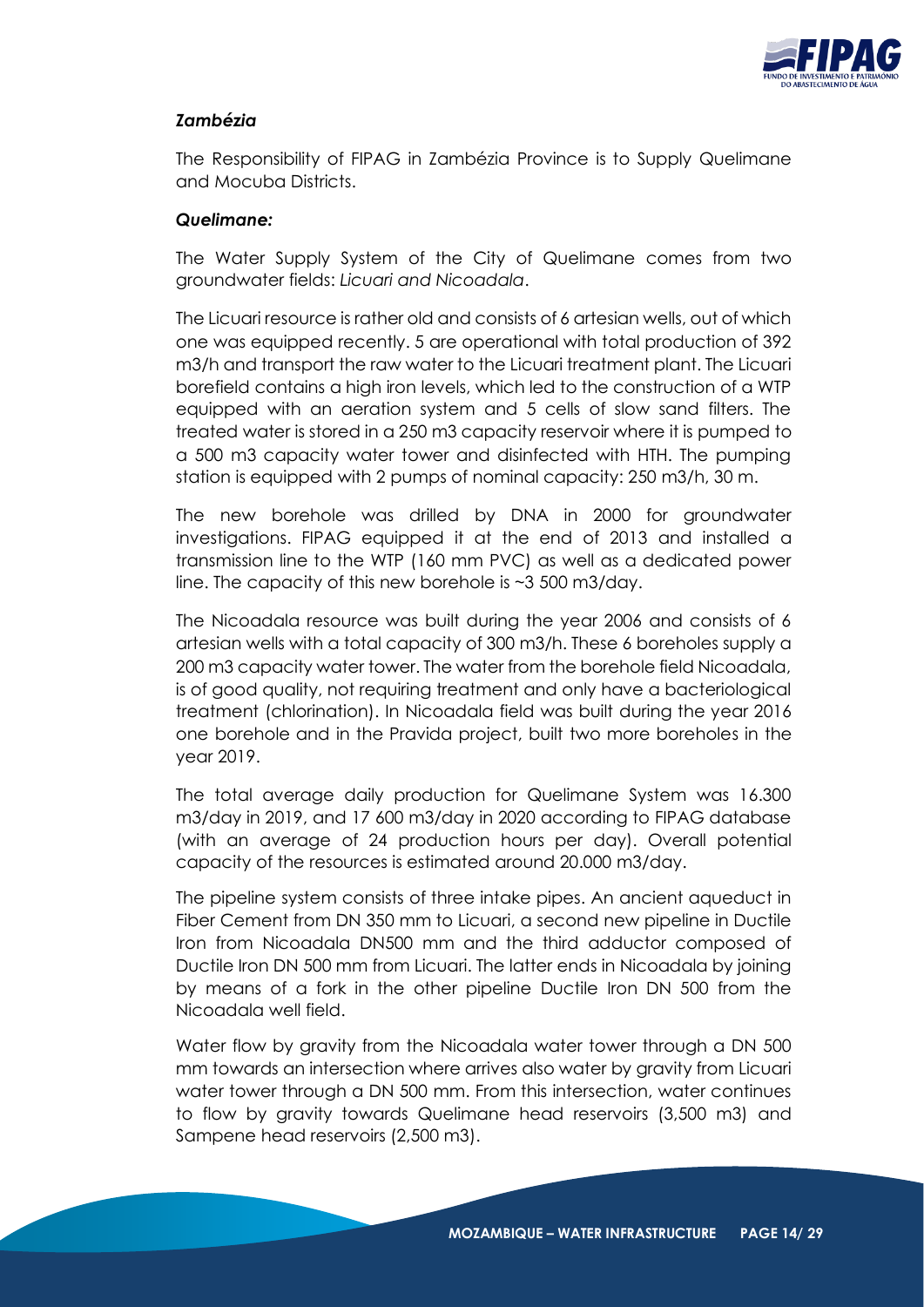

The transmission line is 56 km long with diameter of 500 mm and main line 350 mm AC, it is used as network pipe with 35km of extension.

Quelimane has 5 Distribution Centers which are supplied by 5 ground reservoirs totalizing 6310 m3.

#### *Mocuba*

The Water Supply System of the Municipality of Mocuba was conceived in 1974 and benefited from two rehabilitation projects, one in 2004 which culminated in the construction of 2 units of decanters, and the other one in 2015 where 2 units of quick filters were installed with 8 cells each.

The water supply system of the Municipality of Mocuba consists of a surface catchment in the Lugela River, a transmission main of approximately 2km of PVC pipe with a diameter of 250mm and 3 suction cups during the route to the ETA / CD.

In the 2020 was built requalification water supply system of the Mocuba, which consisted of Built new intake in the Lugela river with (1+1) pumps 240m3/h and 27km of network.

The Water Treatment Plant and the Distribution Center are located in the same enclosure, where the decanters are built and installed quick filters in containerized mobile units, Chlorinators, two electro pump groups with the capacity to deliver a flow of 160m<sup>3</sup> /h each, to take the water from the decanters to the filters. There are two semi-buried reservoirs with a storage capacity of 300m<sup>3</sup>, a pair of lifting pumps with an estimated flow of 120m<sup>3</sup>  $/h+1$  for the 20m high tower, which supports a high deposit of 180 $m<sup>3</sup>$  in concrete, an inlet piping of 150mm in Asbestos Cement and discharges the network from a pipe of the same material with a diameter of 100mm, it should be noted that its network is branched and mostly pipe with a dimension of ¾ ''.

**2. Technical (e.g. distribution infrastructure, coverage, quality and quantity, physical water loss)**

#### *Sofala*

#### *Beira and Dondo*

The existing Beira and Dondo water distribution network is approximately 800km in length and current coverage of 59%.

The issues facing Beira and Dondo can be summarised as follows:

- Increasing water production capacity and expanding the water transmission and distribution networks to keep pace with population growth.
- Reducing non-revenue water to both increase revenues and reduce water losses.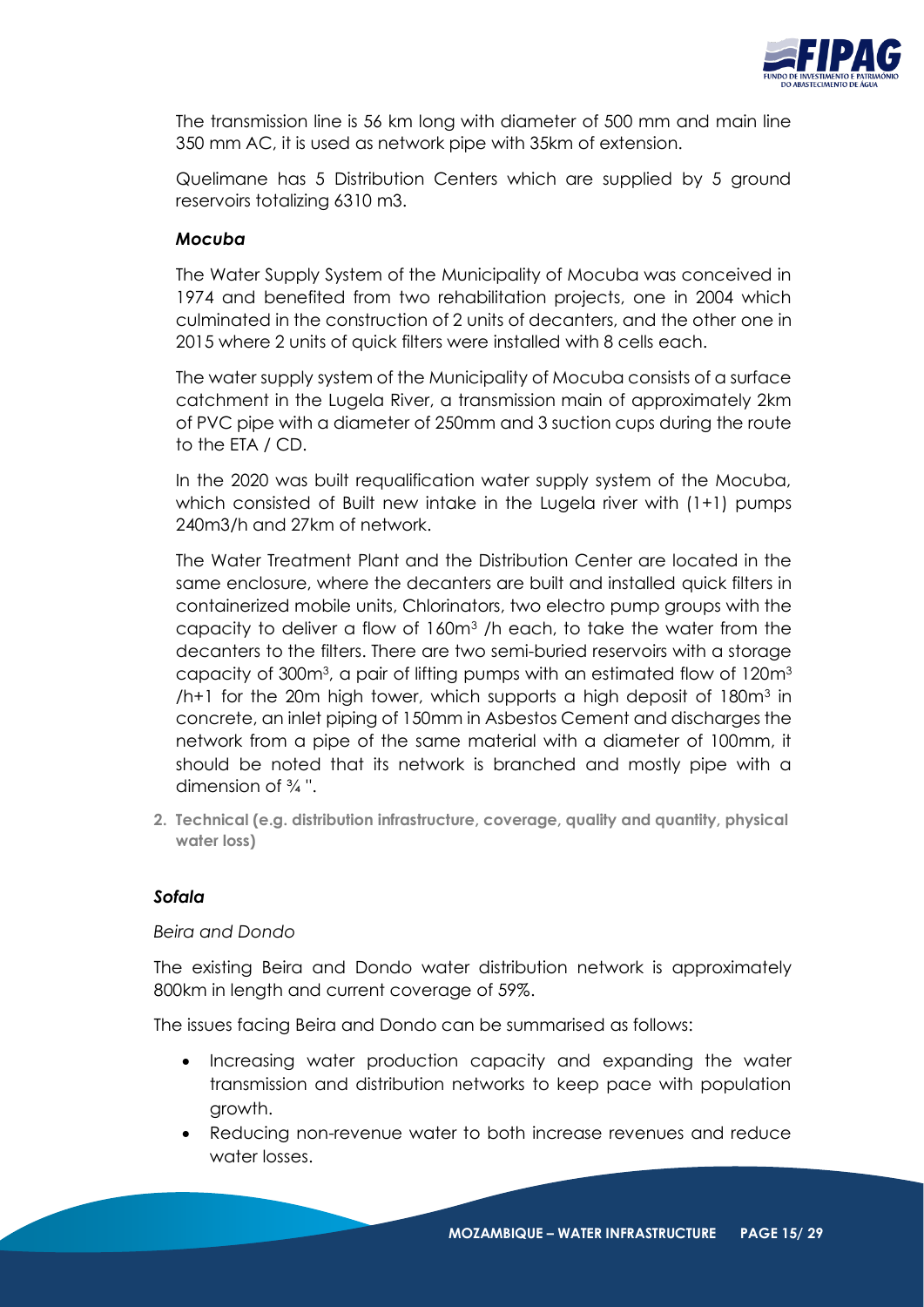

# *Gorongosa*

The existing Gorongosa water distribution network is approximately 20km in length. Coverage is low within the direct urban area, around 20%.

The main issue for Gorongosa is in expanding the water transmission and distribution networks to keep pace with population growth.

#### *Tete*

The current coverage of Tete and Moatize system is around 74 and 83% respectively. Non-revenue water is the highest in Central region, 48% and 58% respectively.

The main issue for Tete is in continuing to reduce non-revenue water to both increase revenues and decrease water losses.

#### *Manica*

The existing Manica water distribution network is approximately 406km in length and current coverage of 59%.

The issues facing Beira and Dondo can be summarised as follows:

- Increasing water production capacity and expanding the water transmission and distribution networks to keep pace with population growth.
- Reducing non-revenue water to both increase revenues and reduce water losses.

# *Zambézia*

#### *Quelimane*

The existing Quelimane water distribution network is approximately 338km in length and current coverage of 46%.

The main issue for Quelimane is limitation of raw water resource.

#### *Mocuba*

The existing Mocuba water distribution network is approximately 42km in length. Coverage is low within the direct urban area, around 13%.

The main issue for Mocuba is limitation of raw water resource.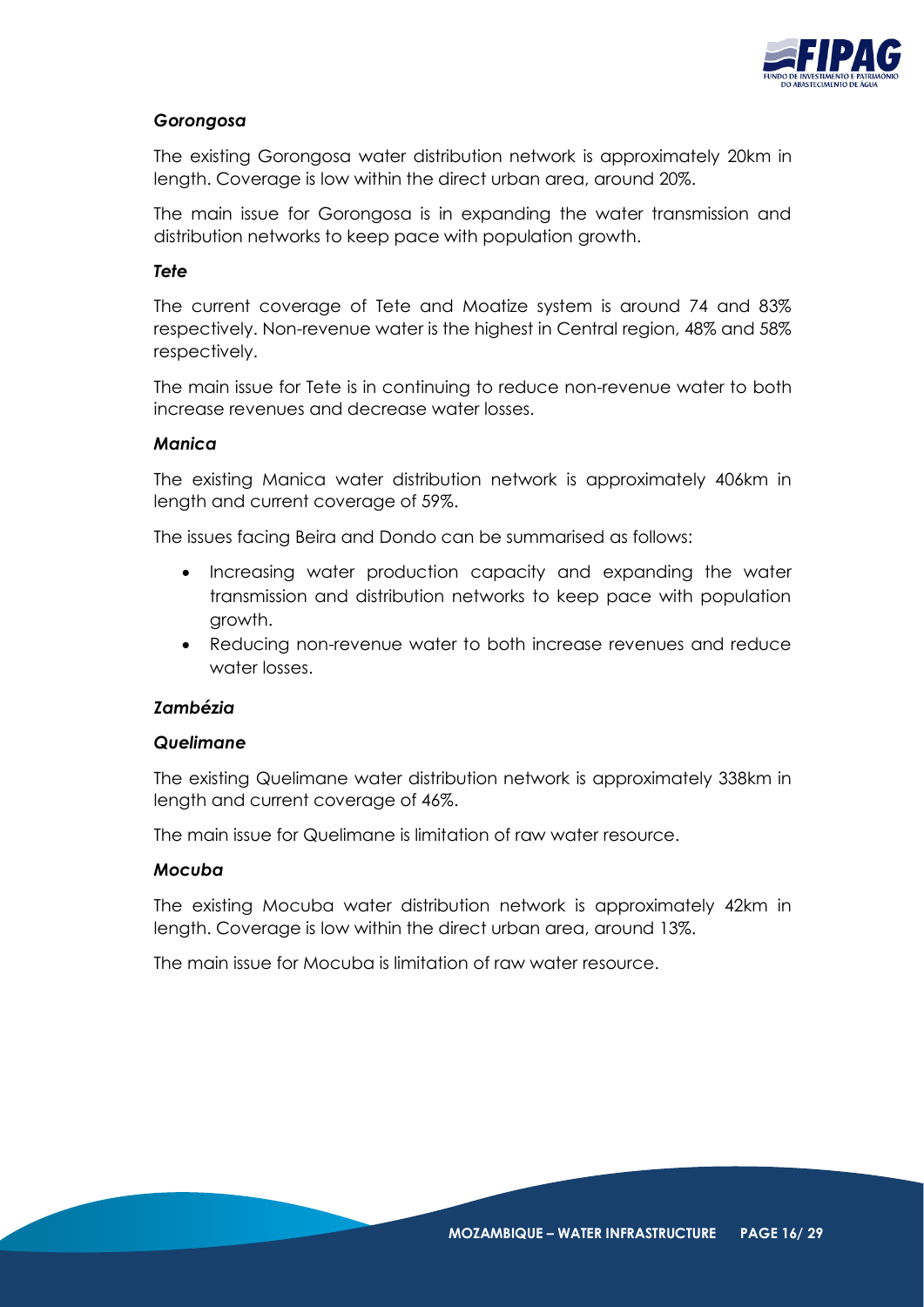

**3. Financial & organisational (e.g. commercial water loss, financial situation, capacity)**

The table below shows the reported billings and collections for the Northern Region urban areas for the period January - August 2020.

| Revenues in US\$      | Billing     |           |             |            | Collection  |           |             |            |
|-----------------------|-------------|-----------|-------------|------------|-------------|-----------|-------------|------------|
| $US$1 = MZN 57.2$     | Residential | Non-res   | Stand-posts | Total      | Residential | Non-res   | Stand-posts | Totals     |
| Beira                 | 4,333,077   | 2,125,420 | 48,881      | 6,507,378  | 3,331,399   | 1,797,972 | 10,122      |            |
| Dondo                 |             |           |             |            |             |           |             | 5,139,493  |
| Tete                  |             |           |             |            |             |           |             |            |
| Cahora Bassa          | 2,687,028   | 1,016,434 | 25,087      | 3,728,549  | 2,071,434   | 773,776   | 8,566       | 2,853,776  |
| Moatize               | 470,769     | 202,010   | 3,497       | 676,276    | 387,448     | 156,132   | 1,735       | 545,315    |
| Chimoio               |             |           |             |            |             |           |             |            |
| Gondola               | 2,368,269   | 537,871   | 5,323       | 2,911,464  | 1,895,122   | 414,843   | 3,689       | 2,313,654  |
| Manica                |             |           |             |            |             |           |             |            |
| Quelimane             | 1,308,339   | 553,706   | 7,955       | 1,870,000  | 1,087,990   | 420,157   | 3,566       | 1,511,713  |
| Mocuba                | 91,993      | 29,283    | 122         | 121,399    | 80,175      | 17,832    | 122         | 98,129     |
| <b>Central Region</b> | 9,859,143   | 3,881,735 | 82,788      | 13,823,667 | 7.685.402   | 3.142.723 | 24,112      | 10,852,238 |

*Table 2 – Billing and collections report*

These values provide the collection ratios shown in the table below.

|                       | Collection ratio (in $\%$ ) |            |             |       |  |  |  |  |  |
|-----------------------|-----------------------------|------------|-------------|-------|--|--|--|--|--|
|                       | Domestic                    | Industrial | Stand-posts | Total |  |  |  |  |  |
| Beira and Dondo       | 77                          | 85         | 21          | 79    |  |  |  |  |  |
| Tete                  | 77                          | 76         | 34          | 77    |  |  |  |  |  |
| Moatize               | 82                          | 77         | 50          | 81    |  |  |  |  |  |
| Manica                | 80                          | 77         | 69          | 80    |  |  |  |  |  |
| Quelimane             | 83                          | 76         | 45          | 81    |  |  |  |  |  |
| Mocuba                | 87                          | 61         | 100         | 81    |  |  |  |  |  |
| <b>Central Region</b> | 78                          | 81         | 31          | 79    |  |  |  |  |  |

# **3. CURRENT PROJECTS TO ADDRESS THESE CHALLENGES**

<span id="page-16-0"></span>**A. Description and components (for each city)**

#### *Sofala*

After Cyclone IDAI in 2019, the World Bank increased its support for FIPAG through the WASIS II project. This included rehabilitation of water supply network and construction of a pumping station.

# *Tete*

A US\$40m project is currently underway to increase production and storage capacity. Works include a new treatment plant, which will also be expanded from 12,000m3/day to 24,000m3/day. There are a series of plans for projects to add pumping, storage and pipe capacity at various locations in both the transmission and distribution networks.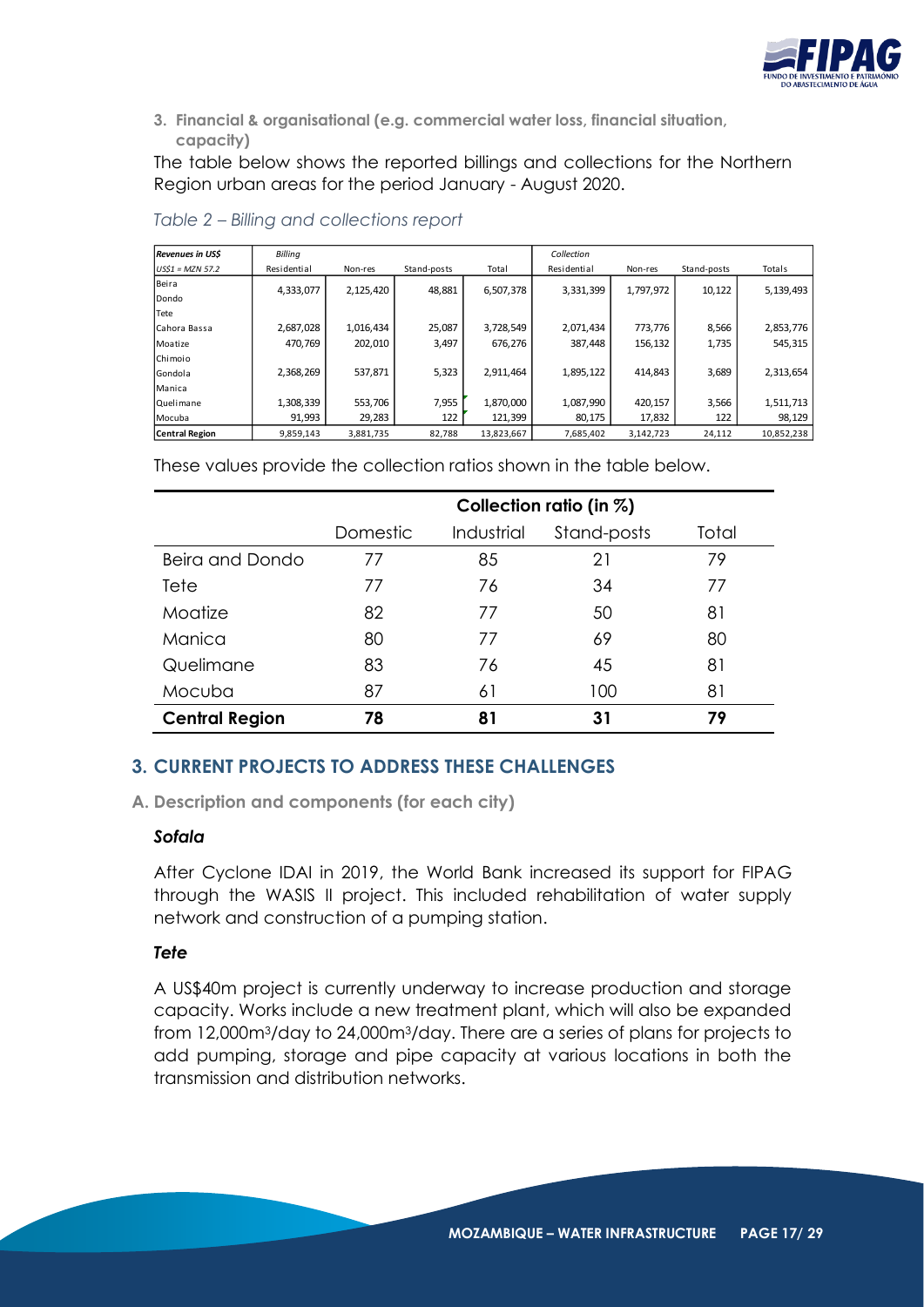

# *Manica*

With sufficient raw water resources until 2030, there are outline plans to construct a new intake and treatment plant in Chicamba dam. These plans also include, transmission pipes, storage reservoirs and distribution networks.

#### *Zambézia*

Due insufficient raw water resources, there is a need to identify new sources to attend water needs until 2030, although more detailed studies have yet to be undertaken.

<span id="page-17-0"></span>**B. Rationale/technical areas to be addressed (incl. critical/steady state/growth components)**

As part of a review of FIPAG's investment programme for the urban areas it served in the Central region, an overall water demand model was created. This model used data provided by FIPAG for each of their service areas as follows:

- the current and forecast populations for the areas served by FIPAG (note: these do not correspond exactly with INE forecasts for those cities and districts);
- the current number of domestic, industrial, commercial and municipal connections;
- the current number of stand-posts;
- the current asset infrastructure in place e.g. reservoirs and well-fields, treatment plants, transmission pipes, storage reservoirs & distribution networks lengths; and
- the current level of non-revenue water (physical and commercial losses).

Based around the 2013 Artelia Report a set of consumption and engineering assumptions were considered. These were as follows:

| Conventional system coverage            | 80% (75% by individual connections, |
|-----------------------------------------|-------------------------------------|
| in 2030                                 | 25% by stand-posts)                 |
| Total reserve capacity                  | 1 day's production                  |
| Household size                          | 5.3 people                          |
| No. of people served by stand-<br>post  | 300                                 |
| Consumption – current average           | 90,0 litres/capita/day              |
| Consumption – new /future               | 120,0 litres/capita/day             |
| Consumption @stand-post                 | 20 litres/capita/day                |
| Hours of supply                         | 24                                  |
| Maximum day demand<br>production factor | 1.1                                 |
| Production capacity                     | 24h/day                             |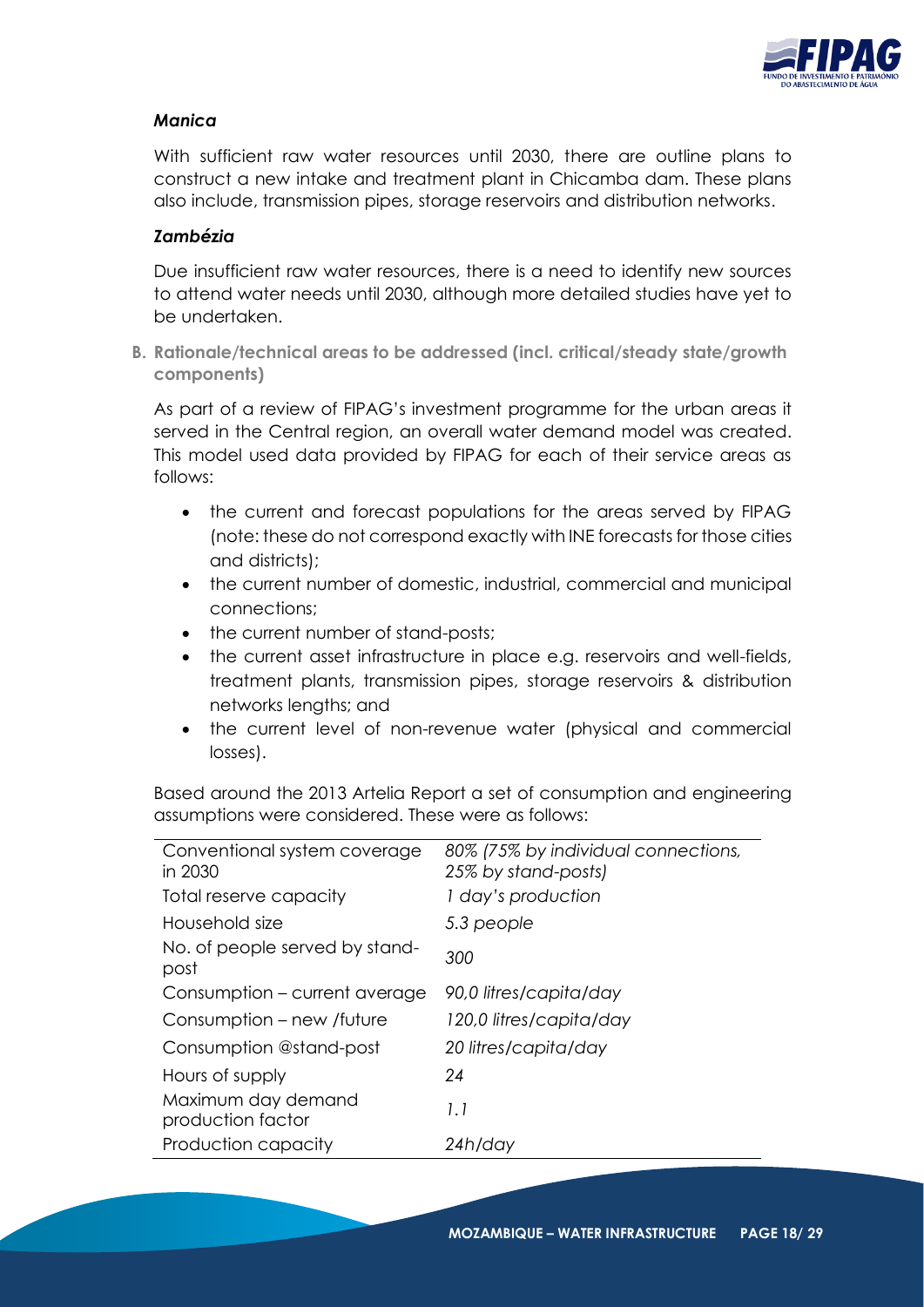<span id="page-18-1"></span>

From this data and assumptions, water demand forecasts for each urban area were developed that meet the **80% %** through conventional system and **20%** coverage through point sources coverage by 2030. Included in these water demand forecasts were FIPAG NRW targets for the relevant region as reviewed in the Sustainable Services NRW Concept Note. For the Central region, the 2030 target for NRW is 25% of water into supply.

The outcomes of this water demand assessment are shown in the table below.

| Forecast water demand & current<br>available/installed capacity |                            | 2,021                   | 2,024                  | 2,030  |
|-----------------------------------------------------------------|----------------------------|-------------------------|------------------------|--------|
|                                                                 |                            |                         | (m3/day)               |        |
| <b>PROVINCE</b>                                                 | <b>DISTRICT</b>            | <b>CURRENT CAPACITY</b> | <b>FORECAST DEMAND</b> |        |
| Sofala                                                          | <b>CIDADE DA BEIRA</b>     | 60,000                  | 56,189                 | 80,891 |
| Sofala                                                          | <b>DONDO</b>               | 60,000                  |                        |        |
| Sofala                                                          | <b>GORONGOSA</b>           | 1,000                   | 1,381                  | 4,083  |
| Tete                                                            | <b>CIDADE DE TETE</b>      | 50,495                  | 34,053                 | 43,906 |
| Tete                                                            | CAHORA-BASSA               | 880                     | 991                    | 1,725  |
| Tete                                                            | <b>MOATIZE</b>             | 11,808                  | 6,887                  | 8,358  |
| Manica                                                          | <b>CIDADE DE CHIMOIO</b>   | 28,644                  | 39,109                 | 60,241 |
| Manica                                                          | GONDOLA                    | 3,880                   |                        |        |
| Manica                                                          | <b>MANICA</b>              | 8,120                   |                        |        |
| Zambezia                                                        | <b>CIDADE DE QUELIMANE</b> | 17,000                  | 19,183                 | 30,053 |
| Zambezia                                                        | <b>MOCUBA</b>              | 3,300                   | 10,148                 | 39,150 |

*Table 3 – 2030 water demand projection with installed treatment capacities: 80% coverage*

The red text/pink shading shows where the current installed infrastructure runs out of capacity to supply the relevant population in that urban area.

The main constraint identified in this model is treatment capacity. Whilst this aspect is important, there are associated downstream issues such as storage capacity that would also need to be addressed in the event of an increase in treatment capacity.

This model does however assume that there would be adequate raw water resource to supply any upgraded treatment capacity. No assessment has been undertaken of water resources in the work for this Note, and any reference herein refers to work in this area found in the Artelia 2013 report. As reported in earlier sections, for several of these urban areas the issue of raw water resource is critical and requires further investigation.

<span id="page-18-0"></span>**C. Results, objectives, outputs and outcomes**

The table below shows for each of the Central Region urban areas the increase in numbers of people served by 2030 with 80% coverage, separated into individual connections and stand-posts.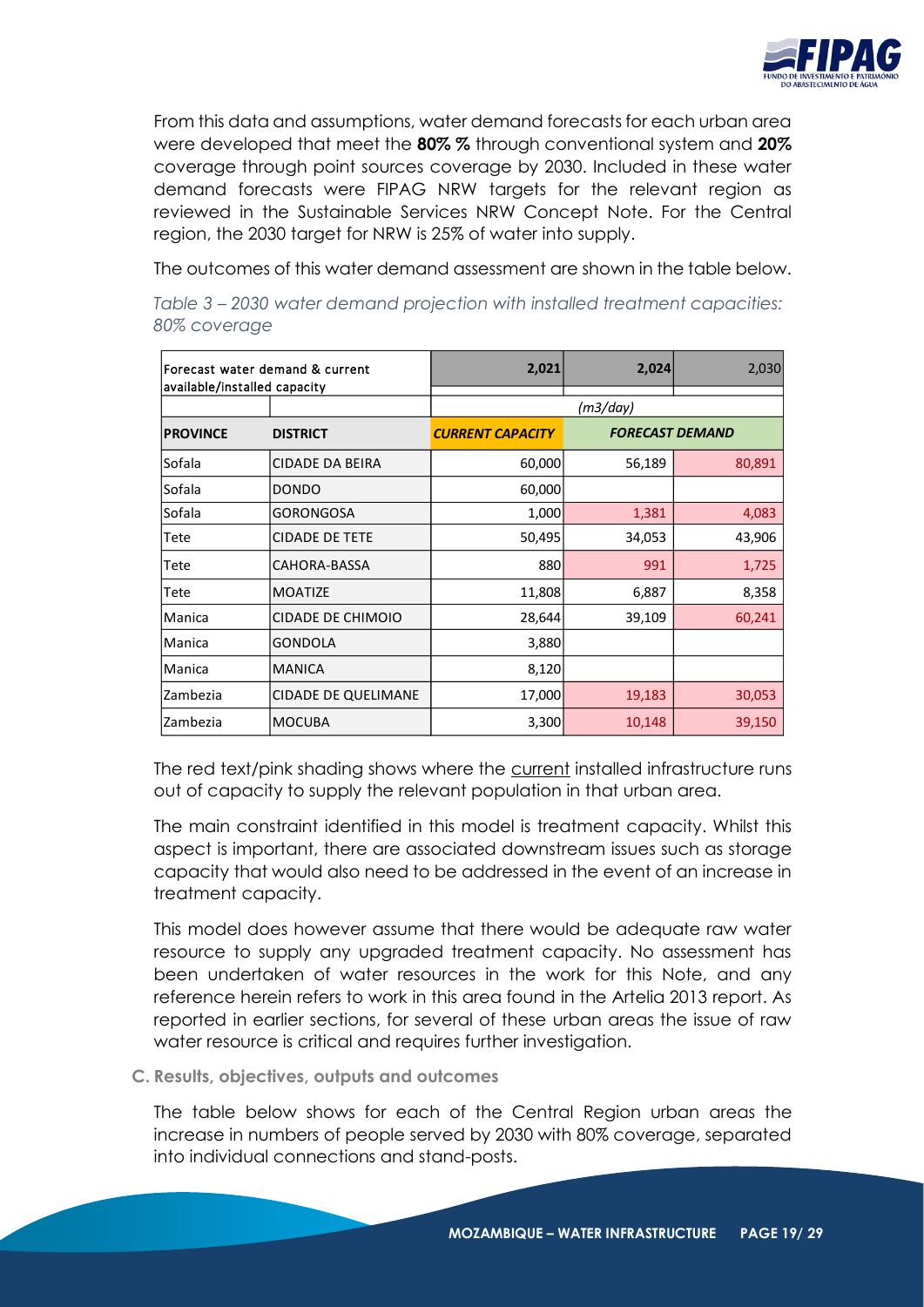

|                 |                            | <b>POPULATION SERVED</b> |         |                  |         |  |  |  |  |
|-----------------|----------------------------|--------------------------|---------|------------------|---------|--|--|--|--|
|                 | <b>AREA</b>                | <b>Connections</b>       |         | <b>StandPots</b> |         |  |  |  |  |
| <b>PROVINCE</b> | <b>DISTRICT</b>            | 2,020                    | 2,030   | 2,020            | 2,030   |  |  |  |  |
| Sofala          | <b>CIDADE DA BEIRA</b>     | 289,158                  | 163,275 | 82,152           | 22,250  |  |  |  |  |
|                 | <b>DONDO</b>               | 51,028                   | 28,813  | 18,648           | 5,051   |  |  |  |  |
|                 | <b>GORONGOSA</b>           | 3,726                    | 50,366  | 6,300            | 2,400   |  |  |  |  |
|                 | Total                      | 340,186                  | 192,088 | 100,800          | 27,300  |  |  |  |  |
| <b>Tete</b>     | <b>CIDADE DE TETE</b>      | 185,277                  | 284,989 | 37,500           | 83,927  |  |  |  |  |
|                 | <b>CAHORA-BASSA</b>        | 3,440                    | 12,674  | 10,500           | 4,225   |  |  |  |  |
|                 | MOATIZE                    | 39,167                   | 62,875  | 16,800           | 20,958  |  |  |  |  |
|                 | Total                      | 227,884                  | 360,538 | 64,800           | 109,111 |  |  |  |  |
| <b>Manica</b>   | CIDADE DE CHIMOIO          | 197,383                  | 328,640 | 18,300           | 109,547 |  |  |  |  |
|                 | <b>GONDOLA</b>             | 21,030                   | 46,878  | 12,900           | 15,626  |  |  |  |  |
|                 | <b>MANICA</b>              | 18,857                   | 49,987  | 6,300            | 16,662  |  |  |  |  |
|                 | Total                      | 237,270                  | 425,505 | 37,500           | 141,835 |  |  |  |  |
| Zambezia        | <b>CIDADE DE QUELIMANE</b> | 117,856                  | 193,969 | 45,900           | 17,400  |  |  |  |  |
|                 | <b>MOCUBA</b>              | 14,119                   | 249,996 | 1,200            | 63,000  |  |  |  |  |
|                 | Total                      | 131,975                  | 443,965 | 47,100           | 80,400  |  |  |  |  |

#### <span id="page-19-0"></span>*Table 4 – 2030 served population by urban area with 80% coverage*

More importantly, the following table identifies some of the additional infrastructure required to achieve this 80% coverage target by 2030.

<span id="page-19-1"></span>*Table 5 – Asset requirements by Central region urban area with 80% coverage by 2030.*

|                 |                          |                      | <b>Assets</b> |                                  |       |                            |        |                 |          |        |                    |                    |       |
|-----------------|--------------------------|----------------------|---------------|----------------------------------|-------|----------------------------|--------|-----------------|----------|--------|--------------------|--------------------|-------|
|                 |                          | Intakes+WTP (m3/day) |               | <b>Transmission Main</b><br>(km) |       | <b>Storage Volume (m3)</b> |        | Distrib (km)    |          |        | <b>Connections</b> | <b>Stand Posts</b> |       |
| <b>PROVINCE</b> | <b>SERVICE AREA/CITY</b> | 2,020                | 2,040         | 2,020                            | 2,040 | 2.020                      | 2.040  | 2,020           | 2,030    | 2,020  | 2,030              | 2,020              | 2,030 |
| Sofala          | <b>CIDADE DA BEIRA</b>   | 60,000               | 94,581        | 240                              | 360   | 35,420                     | 94,581 | 810             | 1,541    | 54,558 | 30,807             | 274                | 74    |
|                 | <b>DONDO</b>             |                      |               |                                  |       |                            |        | 235             | 400      | 9,628  | 5,436              | 62                 | 17    |
|                 | <b>GORONGOSA</b>         | 1,000                | 4,634         | 0.4                              | 10.4  | 650                        | 4,634  | 20              | $\Omega$ | 703    | 9,503              | 21                 | 8     |
|                 | <b>Total</b>             | 61,000               | 94,581        | 240                              | 360   | 35,420                     | 94,581 | 1,045           | 1,941    | 64,186 | 36,243             | 336                | 91    |
|                 | <b>CIDADE DE TETE</b>    | 50,495               | 61,240        | 14                               | 29    | 5,050                      | 61,240 | 303             | 774      | 34,958 | 53,771             | 125                | 280   |
| Tete            | CAHORA-BASSA             | 880                  | 2,278         | 7                                | 17    | 500                        | 2,278  | 30 <sup>1</sup> | 73       | 649    | 2,391              | 35                 | 14    |
|                 | <b>MOATIZE</b>           | 11,808               | 11,969        | 30                               | 45    | 4,620                      | 11,969 | 105             | 217      | 7,390  | 11,863             | 56                 | 70    |
|                 | Total                    | 63,183               | 75,487        | 51                               | 91    | 10,170                     | 75,487 | 437             | 1,063    | 42,997 | 68,026             | 216                | 364   |
|                 | CIDADE DE CHIMOIO        |                      |               |                                  |       |                            |        | 284             | 904      | 37.242 | 62,008             | 61                 | 365   |
| Manica          | GONDOLA                  | 40,644               | 79,794        | 125                              | 226   | 18,550                     | 79,794 | 39              | 161      | 3,968  | 8,845              | 43                 | 52    |
|                 | <b>MANICA</b>            |                      |               |                                  |       |                            |        | 82              | 229      | 3,558  | 9,432              | 21                 | 56    |
|                 | <b>Total</b>             | 40.644               | 79,794        | 125                              | 226   | 18,550                     | 79,794 | 406             | 1,294    | 44,768 | 80,284             | 125                | 473   |
| Zambezia        | CIDADE DE QUELIMANE      | 17,000               | 37,201        | 51                               | 101   | 6,000                      | 37,201 | 338             | 851      | 22,237 | 36,598             | 153                | 58    |
|                 | <b>MOCUBA</b>            | 3,300                | 43,565        | $\overline{\phantom{a}}$         | 27    | 600                        | 43,565 | 42              | 1,356    | 2,664  | 47,169             |                    | 210   |
|                 | <b>Total</b>             | 20,300               | 80,766        | 53                               | 128   | 6,600                      | 80,766 | 380             | 2,206    | 24,901 | 83,767             | 157                | 268   |

In this model, it should be noted when the 2030 water demand forecast was not met by the current (2020) installed capacity, the requirements for new abstraction, treatment plants, storage reservoirs and transmission main were based on 2040 water demand forecasts (see Table 2).

This is because general water engineering practice is to provide for longer periods than 5 years and infrastructure of this type is generally 'lumpy' in its implementation rather than linear.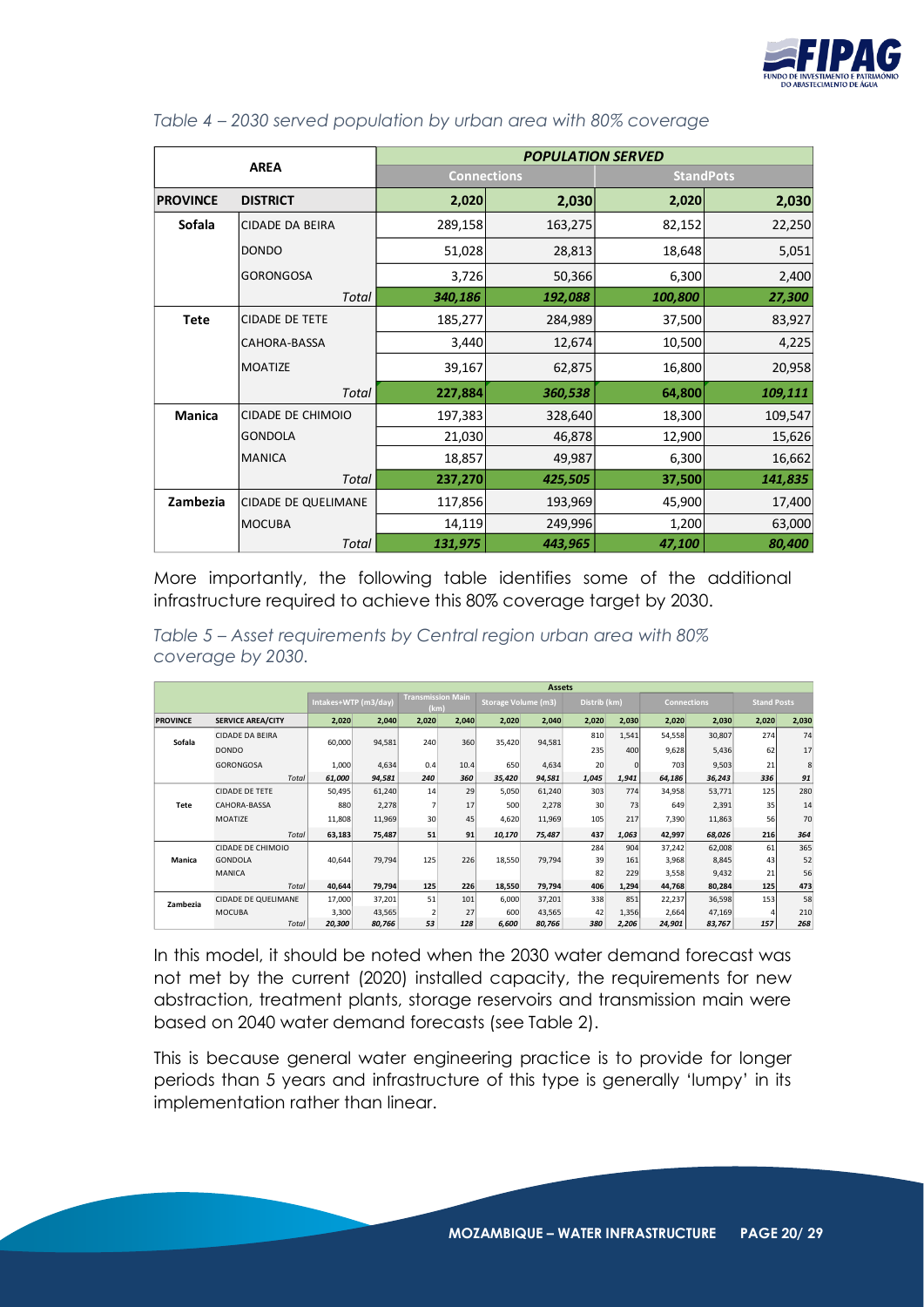

**D. Cost estimates**

The capital costs were based on the following new asset infrastructure:

- Water treatment by source: surface water, borehole (CI<sub>2</sub> disinfection only) and borehole (Fe & Mn removal and disinfection).
- Ground reservoirs (by volume from 1,000m<sup>3</sup> to 10,000m<sup>3</sup>)
- Transmission mains (by diameter)
- Elevated storage (towers @average capacity of 250m<sup>3</sup>) and pumping stations
- Distribution networks (by diameter)
- Individual connections and stand-posts

These were used to develop estimates for the costs of the required new assets to meet the 2030 coverage target of 80%. These are shown by urban area in Table 6 below.

|                 |                                        |             | Cost by Asset Type (in US\$ 2020 values) |                          |                |                     |                    |  |  |  |
|-----------------|----------------------------------------|-------------|------------------------------------------|--------------------------|----------------|---------------------|--------------------|--|--|--|
|                 | <b>NEW ASSET COSTS (BY URBAN AREA)</b> |             | Intakes+WTP                              | <b>Transmission Main</b> | <b>Storage</b> | <b>Distribution</b> | <b>Connections</b> |  |  |  |
| <b>PROVINCE</b> | <b>SERVICE AREA/CITY</b>               | 247,859,484 | 60,682,000                               | 93,065,000               | 25,367,500     | 33,500,000          | 35,244,984         |  |  |  |
| Sofala          | <b>Beira</b>                           | 100,753,952 | 20,000,000                               | 61,215,000               | 6,587,500      | 7,500,000           | 5,451,452          |  |  |  |
|                 |                                        |             |                                          |                          |                |                     |                    |  |  |  |
|                 | Gorongosa                              | 7,269,932   | 2,382,000                                | 1,750,000                | 750,000        | 1,000,000           | 1,387,932          |  |  |  |
|                 | <b>TOTAL</b>                           | 108,023,884 | 22,382,000                               | 62.965.000               | 7,337,500      | 8,500,000           | 6,839,384          |  |  |  |
| Tete            |                                        |             |                                          |                          |                |                     |                    |  |  |  |
|                 | Tete. Moatize and Cahora Bassa         | 41,681,600  |                                          | 20,000,000               | 10,830,000     | 7,500,000           | 3,351,600          |  |  |  |
|                 | <b>TOTAL</b>                           | 41,681,600  |                                          | 20,000,000               | 10,830,000     | 7,500,000           | 3,351,600          |  |  |  |
|                 |                                        |             |                                          |                          |                |                     |                    |  |  |  |
| Manica          | Chimoio/Manica/Gondola                 | 15,130,000  |                                          |                          |                | 10,000,000          | 5,130,000          |  |  |  |
|                 |                                        |             |                                          |                          |                |                     |                    |  |  |  |
|                 | <b>TOTAL</b>                           | 15,130,000  |                                          |                          |                | 10,000,000          | 5,130,000          |  |  |  |
| Zambezia        | <b>Ouelimane</b>                       | 23,644,000  | 11,000,000                               |                          | 4,700,000      | 2,500,000           | 5,444,000          |  |  |  |
|                 | <b>Mocuba</b>                          | 59,380,000  | 27,300,000                               | 10,100,000               | 2,500,000      | 5,000,000           | 14,480,000         |  |  |  |
|                 | <b>TOTAL</b>                           | 83,024,000  | 38,300,000                               | 10,100,000               | 7,200,000      | 7,500,000           | 19,924,000         |  |  |  |

<span id="page-20-0"></span>*Table 6 – New asset costs by urban area with 80% coverage by 2030.*

The model also included the costs of existing asset renewal in line with current FIPAG policies for each asset type. The analysis also considered FIPAG's own assessment of the condition of its assets by urban area. The totals are shown in Table 7 below: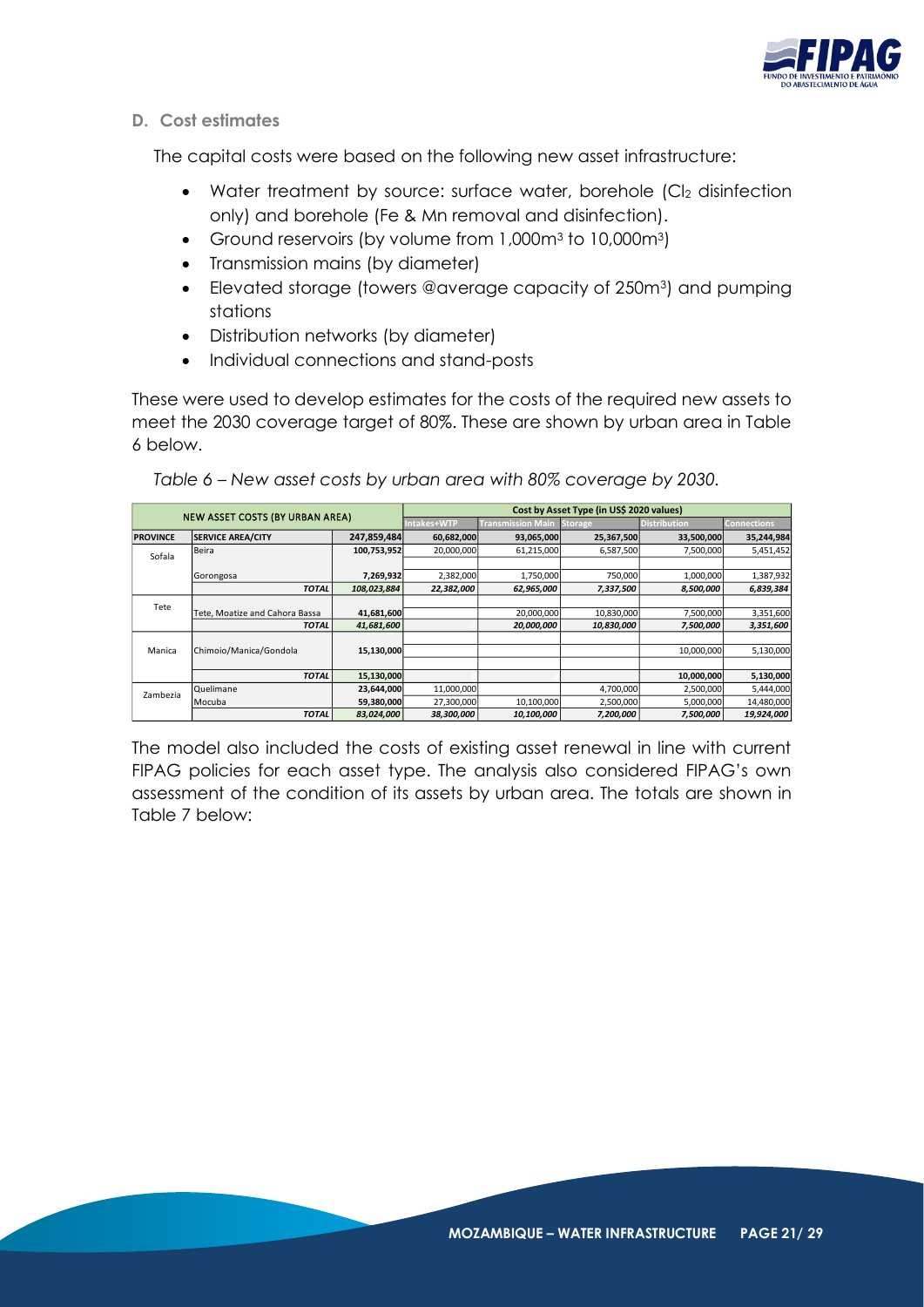

|                 | <b>ASSET RENEWAL COSTS (BY URBAN AREA)</b> |            | Cost by Asset Type (in US\$ 2020 values) |                          |           |                        |                    |  |  |  |
|-----------------|--------------------------------------------|------------|------------------------------------------|--------------------------|-----------|------------------------|--------------------|--|--|--|
|                 |                                            |            | Intakes+WTP                              | <b>Transmission Main</b> | Storage,  | <b>Distribution N.</b> | <b>Connections</b> |  |  |  |
| <b>PROVINCE</b> | <b>DISTRICT</b>                            | 90,011,629 | 41,967,041                               | 22,114,612               | 4,237,468 | 10,155,391             | 11,185,199         |  |  |  |
| Sofala          | <b>CIDADE DA BEIRA</b>                     | 35,701,177 | 12.948.552                               | 11,899,797               | 2,191,827 | 3,748,437              | 3,408,967          |  |  |  |
|                 | <b>DONDO</b>                               |            |                                          |                          |           | 988,645                | 514,951            |  |  |  |
|                 |                                            | 351,918    | 179,841                                  | 3                        | 28,080    | 84,140                 | 59,854             |  |  |  |
|                 | <b>Total</b>                               | 36,053,095 | 12,948,552                               | 11,899,797               | 2,191,827 | 4,737,082              | 3,923,919          |  |  |  |
|                 | <b>CIDADE DE TETE</b>                      | 18,759,484 | 13,495,314                               | 1,205,230                | 311,971   | 1,403,581              | 2,343,388          |  |  |  |
| Tete            | CAHORA-BASSA                               | 421,990    | 158,260                                  | 51,994                   | 28,080    | 124,107                | 59,550             |  |  |  |
|                 | <b>MOATIZE</b>                             | 4,740,627  | 2,868,919                                | 703,451                  | 259,461   | 440,347                | 468,449            |  |  |  |
|                 | <b>Total</b>                               | 23,922,101 | 16,522,493                               | 1,960,675                | 599,512   | 1,968,035              | 2,871,387          |  |  |  |
|                 | <b>CIDADE DE CHIMOIO</b>                   | 18,285,641 |                                          |                          |           | 1,196,592              | 2,225,374          |  |  |  |
| Manica          | <b>GONDOLA</b>                             | 425,257    | 7,359,094                                | 6,462,806                | 1,041,775 | 165,814                | 259,444            |  |  |  |
|                 | <b>MANICA</b>                              | 568,903    |                                          |                          |           | 347,012                | 221,892            |  |  |  |
|                 | <b>Total</b>                               | 19,279,802 | 7,359,094                                | 6,462,806                | 1,041,775 | 1,709,418              | 2,706,710          |  |  |  |
| Zambezia        | <b>CIDADE DE QUELIMANE</b>                 | 9,775,556  | 4,543,427                                | 1,765,078                | 370.658   | 1,564,163              | 1,532,230          |  |  |  |
|                 | <b>MOCUBA</b>                              | 981,075    | 593,475                                  | 26,256                   | 33,696    | 176,694                | 150,953            |  |  |  |
|                 | <b>Total</b>                               | 10,756,631 | 5,136,902                                | 1.791.334                | 404.355   | 1,740,857              | 1,683,184          |  |  |  |

<span id="page-21-2"></span>*Table 7 – Asset renewal costs by urban area with 80% coverage by 2030.*

It should be emphasised that these cost estimates do not include the budget(s) for any project(s) currently under construction within the Central region. Several outline studies have been undertaken/are underway for further projects in the region to address the water demands in the various urban areas.

#### <span id="page-21-0"></span>**E. Programme/implementation timeline**

As part of model development, it was necessary to assume an expenditure profile for works to meet the growth in demand. The assumption used is shown in the table below.

| 2022 | 2023 | 2024 | 2025 | 2026 | 2027 |
|------|------|------|------|------|------|
| 5%   | 0%   | 25%  | 25%  | 25%  | 0%   |

It should be emphasised that this is a general profile for demand modelling purposes not a profile for any project in any city. These would be developed as needed for specific projects.

#### <span id="page-21-1"></span>**F. Environmental & social aspects (incl. SDG aspects)**

The main interventions identified include surface water abstraction works, expanding water supply intakes, borehole drilling, construction of water treatment plants, transmission mains, storage and water distribution networks.

These activities are considered likely to generate significant and irreversible environmental and social impacts. All projects should include mitigation measures to minimize the impacts; inter alia, noise vibrations, generation and disposal of construction waste, health and safety risks for contracted workers involved in construction activities, health risks and community safety.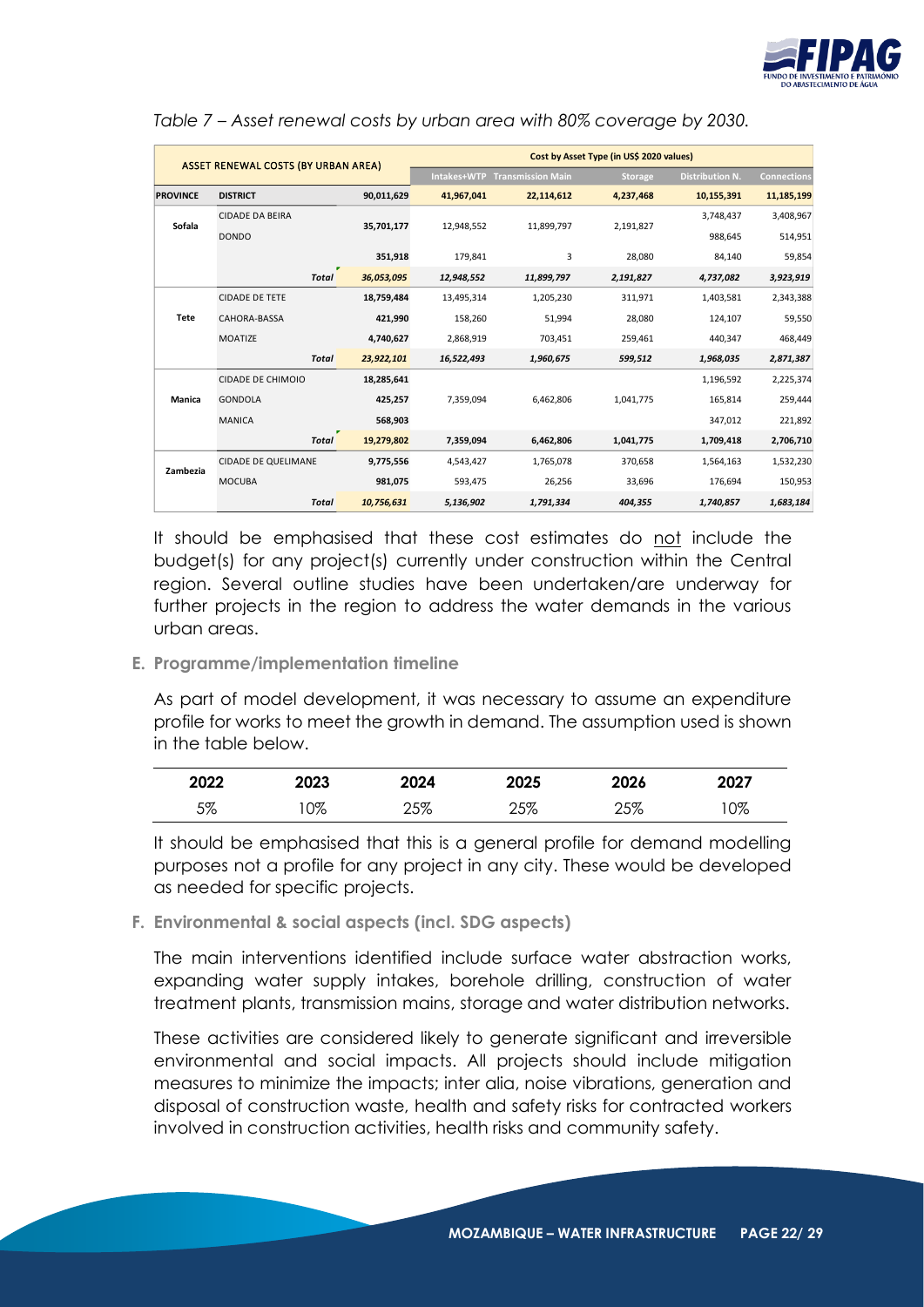

These activities may be also associated with soil erosion and degradation, dust emissions of increased road traffic and construction activities within the community, workflow, physical and economic displacement of PAPs and risks related to Gender Based Violence (GBV).

All proposed projects must be preceded by an Environmental and Social Impact Assessment (ESIA). This will include the Environmental and Social Management Plan (ESMP) according to the Mozambican Environment Law (Law No. 20/97 of 1 October) and other international Environmental & Social Safeguards including those from the financier.

These policies are based on the precautionary principle that focuses on preventing the occurrence of significant or irreversible negative environmental impacts, regardless of the existence of scientific certainty about the occurrence of such impacts on the environment.

The environmental policies define the procedures for assessing the environmental impact as a preventive tool in the environmental management of projects. They also support the Government of Mozambique in making decisions regarding the granting of the environmental licenses for project development.

A range of Environmental and Social instruments will be prepared as appropriate. These are as follows;

- (i) Environmental and Social Management Framework (ESMF) due to the size of project area.
- (ii) Environmental and Social Impact Assessment/ESMP when the projects have been defined and for the environmental licensing following the Mozambican legislation.
- (iii) Resettlement Policy Framework (RPF) and subsequently the Resettlement Action Plan to address the physical and economic displacement of Project Affected People (PAP).
- (iv)Gender Based Violence and Sexual Harassment (GBV/ SH) Plan.
- (v) Stakeholder Engagement Plan (SEP) including the Grievance Redness Mechanism (GRM).

Conducting an Environmental and Social Impact Assessment involves the following key steps:

- 1) Screening and classification by the Ministry of Land and Environment (MTA).
- 2) Preparation of a Pre-Feasibility Study and Environmental Scoping (EPDA) and preparation of a Terms of Reference (ToR) for the ESIA.
- 3) Preparation of the ESIA, including an Environmental and Social Management Plan (ESMP) and Resettlement Action Plan after the approval of the EPDA and ToR.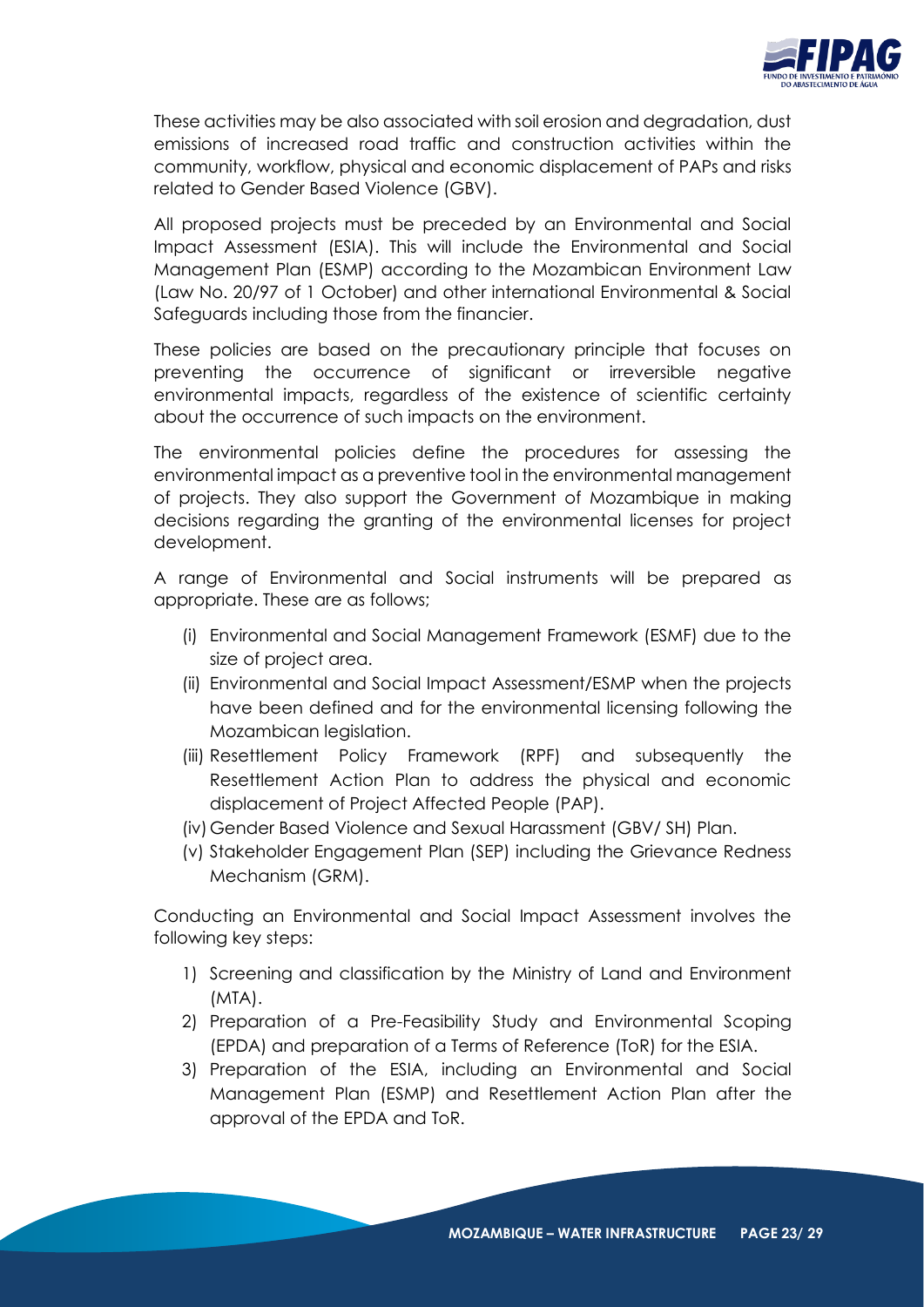

FIPAG has significant experience of preparing and presenting ESIA's as part of the Greater Maputo Water Supply Master Plan Project Phase II (GMWSP II). This experience will prove invaluable for application on other projects in the Northern Region as appropriate.

<span id="page-23-0"></span>**G. Risks & mitigations (city-specific if required)**

FIPAG has developed a standard framework for assessing high-level risks and identifying suitable mitigations. For each specific project, a more detailed risk assessment and mitigation process would be developed and implemented.

| <b>FACTOR/RISK</b>                                                                                                                                                                                      | <b>COMMENTS</b> |                    | <b>RISK CHARACTERIZATION</b>        |                 | <b>MITIGATION MEASURES</b>                                                                                             |  |
|---------------------------------------------------------------------------------------------------------------------------------------------------------------------------------------------------------|-----------------|--------------------|-------------------------------------|-----------------|------------------------------------------------------------------------------------------------------------------------|--|
|                                                                                                                                                                                                         |                 | <b>PROBABILITY</b> | <b>RISK TYPE</b><br><b>SEVERITY</b> |                 |                                                                                                                        |  |
|                                                                                                                                                                                                         |                 | 3                  | 3                                   |                 |                                                                                                                        |  |
| <b>EXTERNAL FACTOR/ RISK</b>                                                                                                                                                                            |                 | High Probability   | Strong                              | <b>Extreme</b>  |                                                                                                                        |  |
|                                                                                                                                                                                                         |                 |                    |                                     |                 | The water supply master plans will include risk mitigation                                                             |  |
| Coastal location and vulnerability of urban settlements to<br>natural disasters such as erosion affecting the distribution<br>network, saline intrusion and reduction of recharge rates<br>in aquifers. |                 | $\Delta$           | Δ                                   |                 | measures/reduction and capacity building in systems<br>management, including water sources.                            |  |
| <b>EXTERNAL FACTOR/RISK</b>                                                                                                                                                                             |                 |                    |                                     |                 |                                                                                                                        |  |
| Poor maintenance capacity reducing equipment life and                                                                                                                                                   |                 | Possible           | Strong                              | <b>High</b>     | An institutional capacity building plan will be developed,<br>including regular staff training and retention strategy, |  |
| efficiency.                                                                                                                                                                                             |                 | 3                  | Δ                                   | 12 <sub>1</sub> | maintenance planning and equipment performance audit.                                                                  |  |
| <b>EXTERNAL FACTOR/RISK</b>                                                                                                                                                                             |                 |                    |                                     |                 |                                                                                                                        |  |
|                                                                                                                                                                                                         |                 | Almost Certain     | Extreme                             | <b>Extreme</b>  | The actions for services expansion will be anchored to non-                                                            |  |
| High level of non-revenue water reducing the financial                                                                                                                                                  |                 | 5                  | 5                                   |                 | revenue water programs and community education.                                                                        |  |
| sustainability of water supply operations.                                                                                                                                                              |                 |                    |                                     |                 |                                                                                                                        |  |
| <b>EXTERNAL FACTOR/ RISK</b>                                                                                                                                                                            |                 | Possible           | Moderate                            | Moderate        |                                                                                                                        |  |
|                                                                                                                                                                                                         |                 |                    |                                     |                 | The interventations will include incorporating resilience                                                              |  |
| Climate change affecting water supply infrastructures.                                                                                                                                                  |                 | 3                  | 3                                   |                 | actions towards impact of climate change.                                                                              |  |

# **4. REGIONAL SUMMARY**

**A. Summary cost table**

The various requirements to meet water demand and the objective of 80% coverage service area populations in the urban areas served by FIPAG are summarised for the region by province in the table below.

<span id="page-23-1"></span>*Table 8 – Total estimated new & renewal costs by province with 80% coverage by 2030.*

| Value (in US\$m)         | <b>Extension Works Renewal Works</b> |            | <b>Secured Projects</b> |
|--------------------------|--------------------------------------|------------|-------------------------|
| <b>Sofala</b>            | 108,023,884                          | 35,701,177 |                         |
| <b>Tete</b>              | 41,681,600                           | 7,500,000  |                         |
| <b>Manica</b>            | 15,130,000                           | 21,631,686 |                         |
| <b>Zambezia</b>          | 83,024,000                           | 10,721,676 |                         |
| <b>NRW</b>               | 35,400,000                           |            |                         |
| <b>EEP</b>               | 6,200,000                            |            |                         |
| <b>Capacity Building</b> | 7,300,000                            |            |                         |
| <b>Total</b>             | 289,459,484                          | 75,554,539 | 365,014,023             |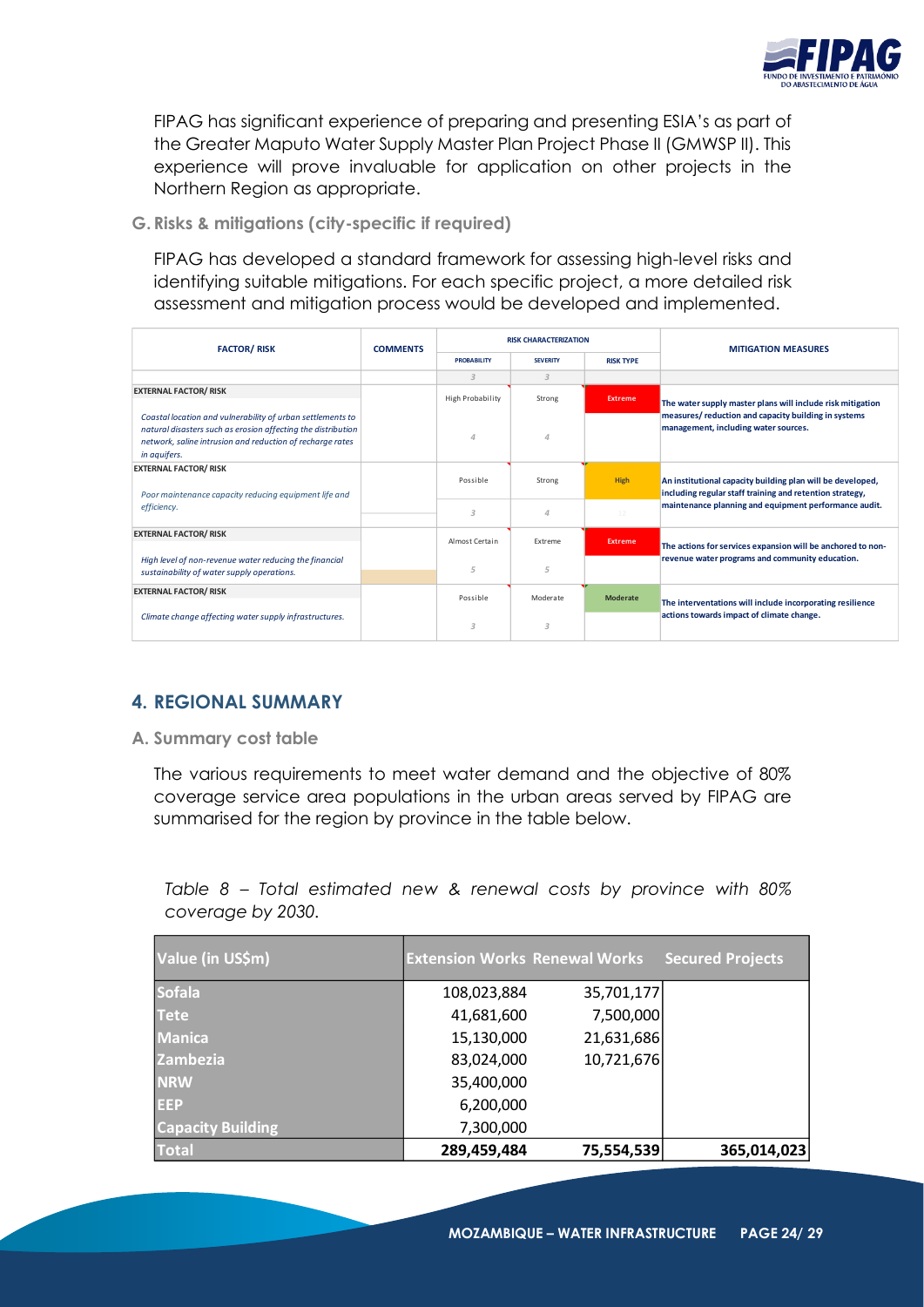

As noted in the previous section it should be emphasised that these cost estimates do not include the budget(s) for any project(s) currently under construction within the Central region. Several outline studies have been undertaken/are underway for further projects in the region to address the water demands in the various urban areas.

**B. Summary technical results, objectives, outputs and outcomes – with contribution to regional/national measures**

The technical results for various indicators are summarised below at the national level, with the Northern regional contribution to these listed separately. There is no attempt to list these indicators by specific urban area; this would be done for each project as it is developed.

| Indicator by 2030                    | <b>National</b> | <b>Central Region</b> |
|--------------------------------------|-----------------|-----------------------|
| Total connections                    | 1,200,000       | 318,479               |
| Additional connections               | 480,000         | 184,251               |
| Total population served              | 9,000,000       | 1,687,939             |
| Additional population served         | 2,500,000       | 976,530               |
| Coverage by conventional system      | 80%             | 80%                   |
| Additional coverage by point sources | 20%             | 20%                   |
| Network length (km)                  | 15,000          | 2,908                 |

**C. Summary financial outcomes (revenue growth, OPEX falls, P&L etc)**

The financial impact of the various actions to meet water demand and the objective of 80% coverage service area populations in the urban areas served by FIPAG are summarised at the national level in the tables below.

| <b>SUMMARY FINANCIAL OUTCOMES - RATIOS</b> |         |       |       |       |       |       |       |       |       |       |       |
|--------------------------------------------|---------|-------|-------|-------|-------|-------|-------|-------|-------|-------|-------|
|                                            |         |       |       |       |       |       |       |       |       |       |       |
|                                            | 2,020   | 2,021 | 2,022 | 2,023 | 2,024 | 2,025 | 2,026 | 2,027 | 2,028 | 2,029 | 2,030 |
|                                            |         |       |       |       |       |       |       |       |       |       |       |
| Revenue Growth Rate                        | $-16%$  | 24.4% | 5.4%  | 4.1%  | 3.1%  | 3.1%  | 3.1%  | 3.1%  | 3.1%  | 3.1%  | 3.1%  |
|                                            |         |       |       |       |       |       |       |       |       |       |       |
| <b>OPEX Variations</b>                     | -6%     | 2.1%  | 6.5%  | 5.0%  | 4.9%  | 4.9%  | 5.0%  | 5.0%  | 5.0%  | 5.1%  | 3.7%  |
|                                            |         |       |       |       |       |       |       |       |       |       |       |
| Operating cost coverage ra                 | 89%     | 73%   | 74%   | 74%   | 75%   | 77%   | 78%   | 80%   | 81%   | 82%   | 83%   |
|                                            |         |       |       |       |       |       |       |       |       |       |       |
| <b>Debt Service Coverage Rat</b>           |         |       |       |       |       |       |       |       |       |       |       |
| Minimum                                    | 1.5     | 1.5   | 1.5   | 1.5   | 1.5   | 1.5   | 1.5   | 1.5   | 1.5   | 1.5   | 1.5   |
| Projection                                 | $-0.03$ | 2.74  | 2.86  | 2.73  | 2.73  | 2.05  | 2.02  | 1.98  | 0.73  | 0.71  | 0.71  |

#### *Revenue Growth Rate*

The expected revenue growth rate fell by 16% between 2019 and 2020, due to the COVID-19 pandemic. This situation influenced the forecast for the year 2021, which ends up with an increase of about 24% (which seems high). From 2022 onwards, growth is forecast to return to trend levels of 5.4%, 4.1% and 3.1% to 2024, and from 2025 onwards, the growth rate is fixed in 3.1% until 2030.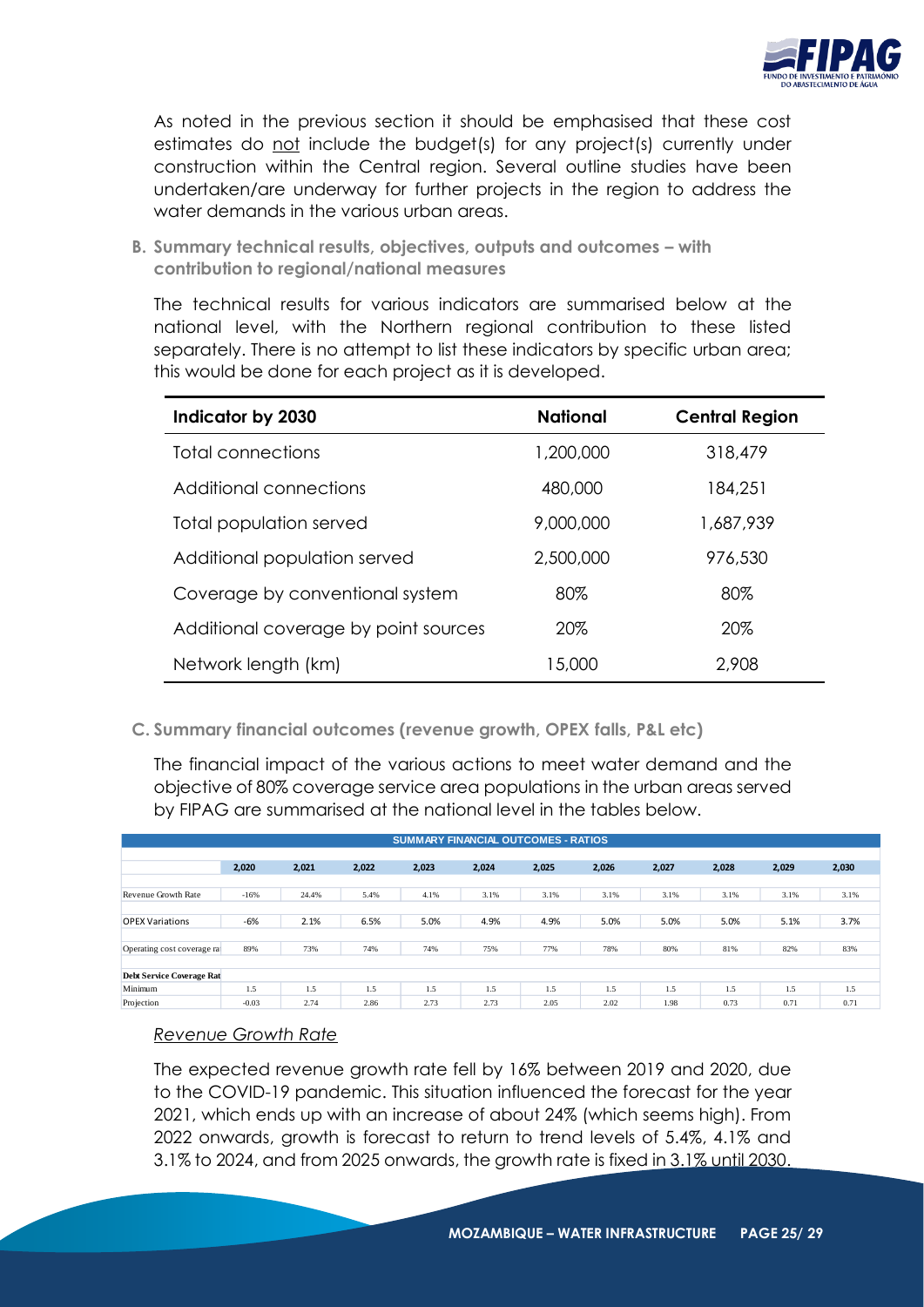

#### *Operating Cost Coverage Rate*

The operating cost coverage ratio normally ranges between 60% and 80%. Lower values indicate good cost control. For 2020, the percentage was higher, due to loss of revenue caused by the pandemic. From 2021, the coverage ratio is expected to be within the accepted limits, except from 2028 to 2029 which it is forecast to be above the accepted range.

#### *OPEX*

Operating costs are forecast to increase annually by a constant 5% rate. There was a sharp reduction in this rate of increase to 2.1% between 2020 and the forecast for 2021. In addition, from 2019 to 2020 there was also a fall due to the pandemic.

|                                         |                           |                           |                           |                           |                           | <b>SUMMARY OF PROFIT &amp; LOSS</b> |                           |                           |                            |                            |                           |
|-----------------------------------------|---------------------------|---------------------------|---------------------------|---------------------------|---------------------------|-------------------------------------|---------------------------|---------------------------|----------------------------|----------------------------|---------------------------|
|                                         |                           |                           |                           |                           |                           |                                     |                           |                           |                            |                            |                           |
|                                         | 2,020                     | 2,021                     | 2,022                     | 2,023                     | 2,024                     | 2,025                               | 2,026                     | 2,027                     | 2,028                      | 2,029                      | 2,030                     |
| <b>Operating Revenue</b>                | 2,141,164,627             | 2,664,460,932             | 2,809,470,903             | 2,923,700,886             | 3,015,573,754             | 3.110.183.186                       | 3,207,552,478             | 3,308,042,708             | 3,411,786,965              | 3,518,923,018              | 3,629,536,914             |
| <b>Operating Expenses</b>               | 1,900,375,630             | 1,939,570,055             | 2,065,236,719             | 2,168,679,328             | 2,274,494,258             | 2,386,424,783                       | 2,504,820,670             | 2,630,137,690             | 2,762,761,403              | 2,903,063,692              | 3.011.439.435             |
| <b>Operating Results</b>                | 240,788,998               | 724,890,877               | 744.234.184               | 755,021,558               | 741.079.496               | 723.758.403                         | 702.731.808               | 677.905.018               | 649,025,562                | 615,859,326                | 618.097.480               |
| Financial result                        | (250,048,435)             |                           |                           |                           |                           |                                     |                           |                           |                            |                            |                           |
| <b>EBITDA</b>                           | (9,259,437)               | 724,890,877               | 744,234,184               | 755,021,558               | 741,079,496               | 723,758,403                         | 702,731,808               | 677,905,018               | 649,025,562                | 615,859,326                | 618,097,480               |
| Depreciation<br>Total interest expenses | 291,442,899<br>60,883,255 | 507,000,000<br>56,268,639 | 452,185,171<br>51,654,024 | 455,075,373<br>57,212,460 | 458,047,803<br>52,371,777 | 461,032,309<br>68,048,310           | 464,114,436<br>62,423,709 | 467,380,527<br>56,799,109 | 470,749,178<br>108,813,097 | 474,225,867<br>103,785,362 | 477,816,470<br>99,073,435 |
| Net earnings                            | (361.585.591)             | 161.622.238               | 240.394.989               | 242.733.725               | 230.659.916               | 194,677,784                         | 176.193.662               | 153,725,382               | 69.463.287                 | 37,848,096                 | 41.207.576                |

#### *Revenue Growth*

The growth of sales by almost 59% until 2030 can be explained as follows:

- $\checkmark$  Over the period up to 2030, new connections will increase by 145,500.
- $\checkmark$  The current customer base will grow from 594,070 active connections to approximately 739,600.
- $\checkmark$  The coverage rate is currently (2020) at around 54%, but the forecast until 2030 is to maintain it, therefore, it will somehow increase the population growth forecasted by INE in more than 50% from 2020 to 2030.
- $\checkmark$  In 2020 FIPAG had about 10,415 km of network. By 2030 this is expected to increase to 15,082 km, an increase of about 45%. Extending the network allows more customers to be connected.
- ✓ The tariff will increase 2% annually from 2021 to 2030. This increase will be applied across all FIPAG Operational Companies.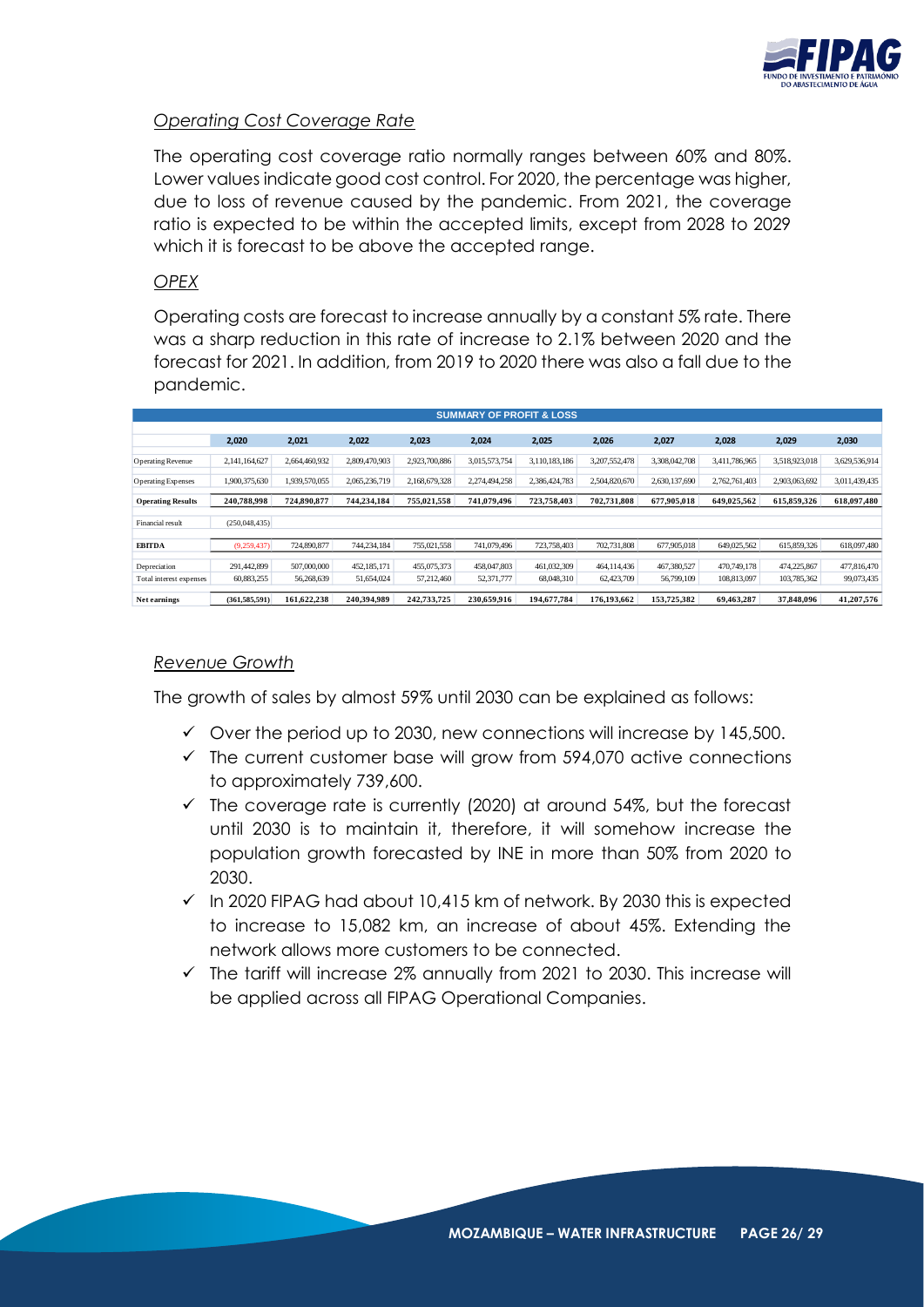

**D. Supporting measures for delivery & risk mitigation (e.g. tariffs, organisational changes)**

## *Sustainability Support Measures Based on Tariffs Adjustment*

The new Tariff Schedule and the proposed tariff adjustments will allow:

- $\checkmark$  Full recovery of operation and maintenance costs.
- $\checkmark$  Recovery of investments in the medium term.
- ✓ Promotion of decentralization of services and guarantee of sustainability.

Thus, a tariff proposal is presented, focused on the cost and investment coverage targets previously mentioned and corrected for the effects of inflation.

Despite the adjustments applied, given the revenues generated by the companies, it has not been possible to cover the costs related to the operation of the companies and the payment of the debt service, since the cost of limited cross-subsidy and conditions of financial equilibrium, the systems are conditioned to provide continuity of these services, putting pressure on the installed capacity of the systems.

#### *Tariff Adjustment Impact*

The adjustment process is designed to deliver the following outcomes:

- Continuation of the subsidy for an additional 1.5 million people in the social bracket, thus contributing to the maintenance of the basic food basket.
- Improvements in the efficiency in the provision of services, reductions in losses and increased hours of service and water quality.
- Creation of favourable conditions to attract investment and participation from the private sector.
- Guaranteeing the payment of the debt service of approximately US\$9.8m per year.
- Supporting the smaller scale water supply systems that are or have been rehabilitated and operate under the delegated management regime.
- Continue to guarantee coverage of costs from the current 70% to 86%.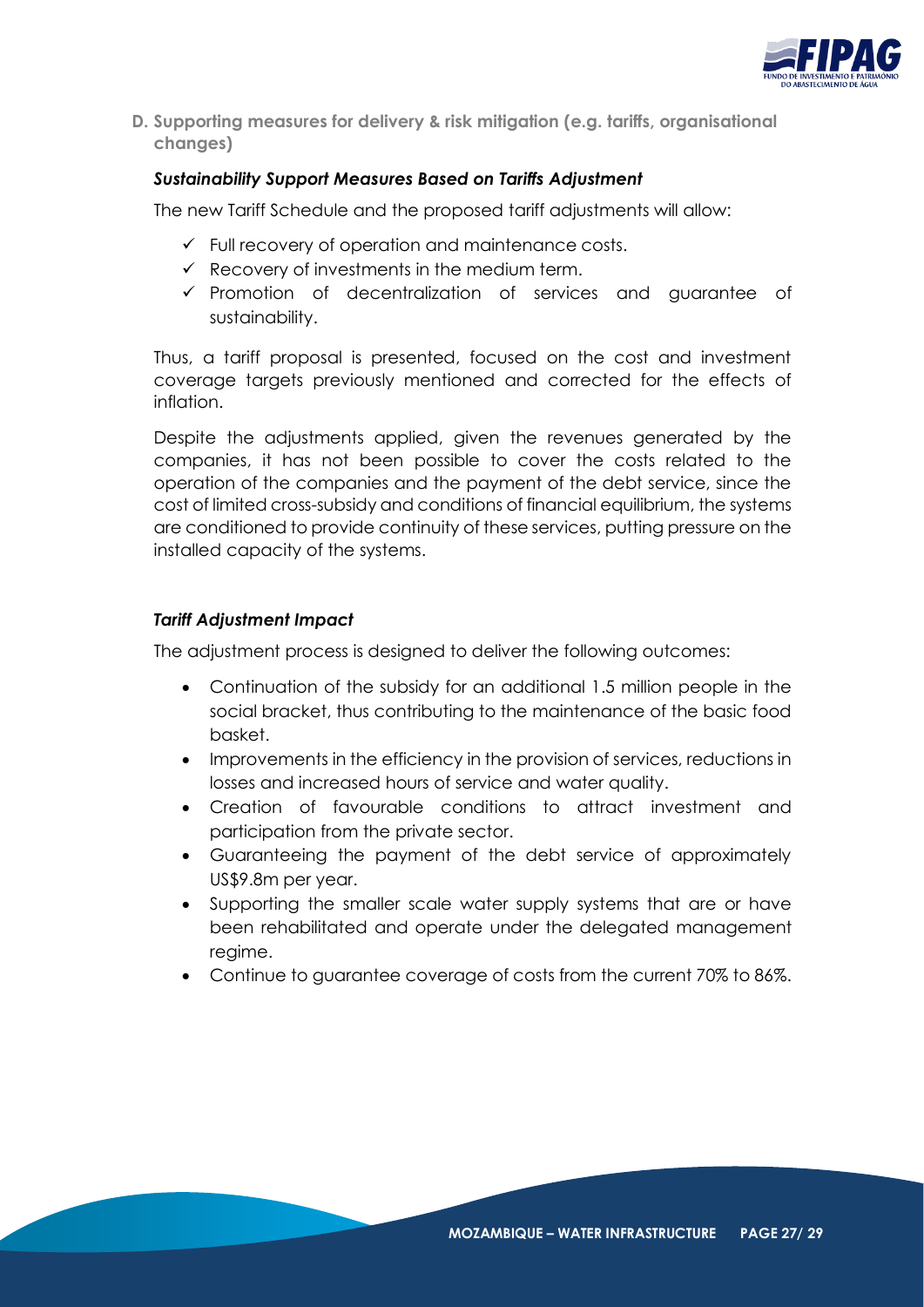

# *Management Process Support & Risk Management*

|                                                                                                                        | <b>RISK LOG FRAME APPROACH</b> |                              |                  |                                                                                                                                                                                                                                                    |
|------------------------------------------------------------------------------------------------------------------------|--------------------------------|------------------------------|------------------|----------------------------------------------------------------------------------------------------------------------------------------------------------------------------------------------------------------------------------------------------|
|                                                                                                                        |                                | <b>RISK CHARACTERIZATION</b> |                  |                                                                                                                                                                                                                                                    |
| <b>FACTOR/RISK</b>                                                                                                     | <b>PROBABILITY</b>             | <b>SEVERITY</b>              | <b>RISK TYPE</b> | <b>Mitigation Actions</b>                                                                                                                                                                                                                          |
| <b>EXTERNAL FACTOR/ RISK or Risk Title</b>                                                                             | Possible                       | Strong                       | <b>High</b>      | The Government of Mozambique (GoM) has implemented measures                                                                                                                                                                                        |
| Change in the country's political and macroeconomic<br>situation                                                       |                                |                              |                  | austerity, to minimize the effects; In 2019, FIPAG implemented cost / expense<br>containment measures to ensure the continuity of the operation.                                                                                                   |
| <b>INTERNAL FACTOR/RISK</b>                                                                                            | 3                              | $\overline{4}$               |                  |                                                                                                                                                                                                                                                    |
|                                                                                                                        | Unlikely                       | Low                          | Low              | FIPAG, established the ethics and anti-corruption committee at central and                                                                                                                                                                         |
| Governance                                                                                                             | $\overline{2}$                 | $\overline{2}$               |                  | operational levels; FIPAG will publish its performance (report of accounts) for<br>public knowledge, in an efficient and continuous manner.                                                                                                        |
| <b>EXTERNAL FACTOR/RISK</b>                                                                                            |                                |                              |                  | The government approved the decree that encourages the participation of the                                                                                                                                                                        |
|                                                                                                                        | Possible                       | Moderate                     | <b>Moderate</b>  | private sector in the strategic initiatives of the DMF and the creation of<br><b>Regional Societies;</b>                                                                                                                                           |
| Weak implementation of DMF strategic options                                                                           | 3<br>3                         |                              |                  | FIPAG approved the new organic statute to respond to the current                                                                                                                                                                                   |
|                                                                                                                        |                                |                              |                  | institutional changes.                                                                                                                                                                                                                             |
| <b>INTERNAL &amp; EXTERNAL FACTOR/RISK</b>                                                                             | <b>High Probability</b>        | Strong                       | <b>Extreme</b>   | The Government has encouraged the search option capabilities through PPPs<br>and other internal investment options; FIPAG has been sharing projects with                                                                                           |
| Lack of resources for projects implementation                                                                          |                                |                              |                  | other financing coverage with other partners; FIPAG has prepared pre-                                                                                                                                                                              |
|                                                                                                                        | 4                              | $\overline{4}$               |                  | feasibility studies and economic analyzes to guide future investments.                                                                                                                                                                             |
| <b>EXTERNAL FACTOR/ RISK</b>                                                                                           | Possible                       | Moderate                     | <b>Moderate</b>  | FIPAG, has observed the adjustments                                                                                                                                                                                                                |
| Non-adjustment of water tariffs                                                                                        |                                |                              |                  | tariff rates in compliance with the cycle approved by the government. The last                                                                                                                                                                     |
|                                                                                                                        | 3                              | 3                            |                  | tariff adjustment took place in 2018.                                                                                                                                                                                                              |
| <b>EXTERNAL FACTOR/ RISK</b>                                                                                           | Almost Certain                 | Strong                       | <b>Extreme</b>   | The Government, through the water sector, has coordinated efforts to                                                                                                                                                                               |
| Insufficiency of water resources to ensure sources of water<br>abstraction (Climate changes - Droughts and Floods)     | 5                              | $\Delta$                     |                  | respond to the insufficiency of<br>resources, through financing from other sources of resources (eg water<br>desalination); FIPAG has prepared pre-feasibility studies and Master Plan, to<br>answer and guide current demands in terms ofsources. |
| <b>EXTERNAL FACTOR/RISK</b><br>The water sector has been experiencing a retraction of                                  | Possible                       | Moderate                     | <b>Moderate</b>  | FIPAG has been developing internal strategies to involve the private sector in                                                                                                                                                                     |
| funding to invest in the expansion of water<br>supply(difficulties in finding other alternative sources of<br>funding) | з                              | 3                            |                  | systems management in order to engage new financing opportunities and fill<br>the existing deficit                                                                                                                                                 |

# **5. FINAL REMARKS**

The estimated budget to achieve the objectives mentioned above in the Central region is estimated at **740.41 M USD**. The summary of investment needs (table 9) below details the budget proposed.

*Table 2. The Center regional proposed budget* 

| <b>CENTRAL REGION</b>                          | <b>TOTAL (Million USD)</b> |
|------------------------------------------------|----------------------------|
| <b>RESILIENT INFRASTRUCTURE - WATER SUPPLY</b> | \$365.01                   |
| <b>RESILIENT INFRASTRUCTURE - DAM</b>          | \$326.50                   |
| <b>SUSTAINABLE SERVICES- NRW</b>               | \$35.40                    |
| <b>SUSTAINABLE SERVICE - ENERGY EFFICIENCY</b> | \$6.20                     |
| <b>SUSTAINABLE SERVICE - OTHERS</b>            | \$0.00                     |
| <b>CAPACITY BUILDING</b>                       | \$7.30                     |
| <b>TOTAL WATER SUPPLY</b>                      | \$413.91                   |
| <b>TOTAL WATER RESOURCES (DAM)</b>             | \$326.50                   |
| <b>TOTAL</b>                                   | \$740.41                   |